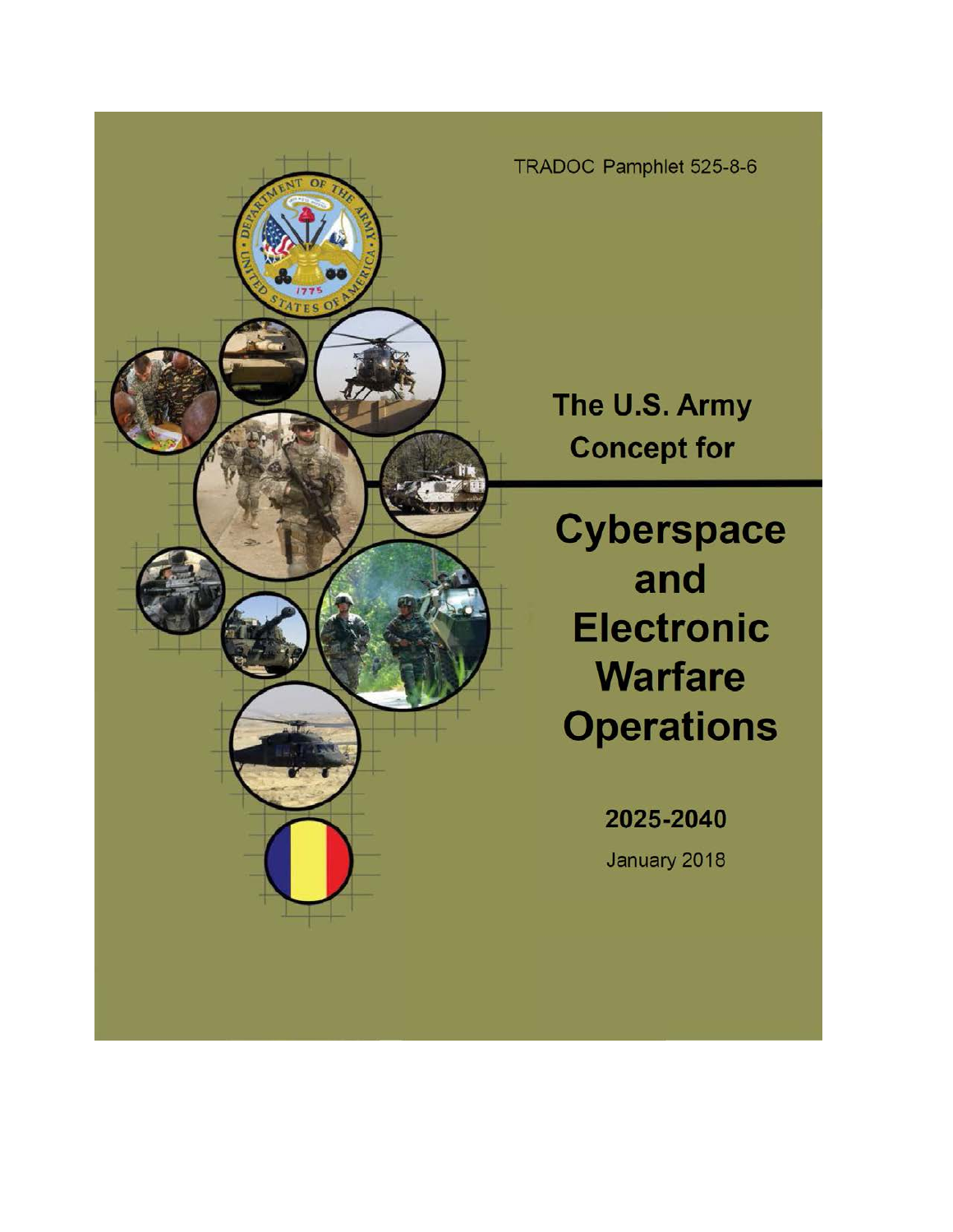**This page intentionally left blank**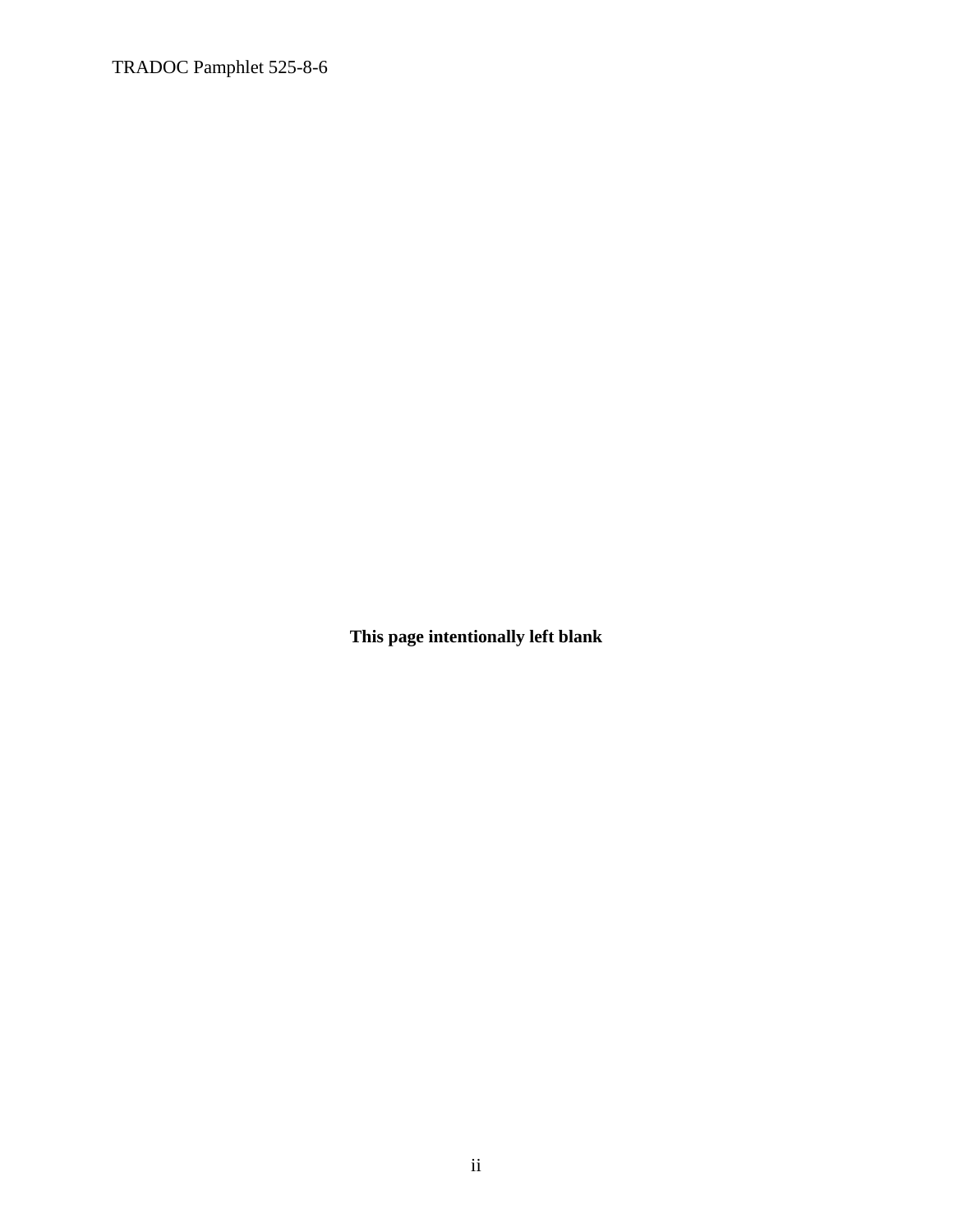#### *From the Director United States (U.S.) Army Capabilities Integration Center*

The U.S. Army is the Nation's principal land force organized, trained, and equipped for prompt and sustained combat on land. Today's adversaries have studied how the U.S. Joint Force prefers to operate and have adapted by developing capabilities that contest U.S. operations on land, at sea, in the air, in space, and in cyberspace, as well as across the electromagnetic spectrum, information environment, and cognitive dimension of warfare. Defeating future enemies that possess advanced capabilities calls for land forces operating as part of integrated joint teams that conduct simultaneous and sequential operations across multiple domains. In Multi-Domain Battle, future Army forces will fight and win across all contested spaces to create windows of advantage across multiple domains that enable Joint Force freedom of action to seize, retain, and exploit the initiative.

TRADOC Pamphlet 525-8-6, *The U.S. Army Concept for Cyberspace and Electronic Warfare Operations* expands on the ideas presented in TRADOC Pamphlet 525-3-1, *The U.S. Army Operating Concept: Win in a Complex World (AOC)*. This document describes how the Army will operate in and through cyberspace and the electromagnetic spectrum and will fully integrate cyberspace, electronic warfare (EW), and electromagnetic spectrum operations as part of joint combined arms operations to meet future operational environment challenges. Cyberspace and EW operations provide commanders the ability to conduct simultaneous, linked maneuver in and through multiple domains, and to engage adversaries and populations where they live and operate. Cyberspace and EW operations provide commanders a full range of physical and virtual, as well as kinetic and non-kinetic, capabilities tailored into combinations that enhance the combat power of maneuver elements conducting joint combined operations.

This concept serves as a foundation for developing future cyberspace and electronic warfare capabilities and helps Army leaders think clearly about future armed conflict, learn about the future through the Army's campaign of learning, analyze future capability gaps and identify opportunities, and implement interim solutions to improve current and future force combat effectiveness.

ROBERT M. DYESS, JR. Major General, U.S. Army Acting Director, Army Capabilities Integration Center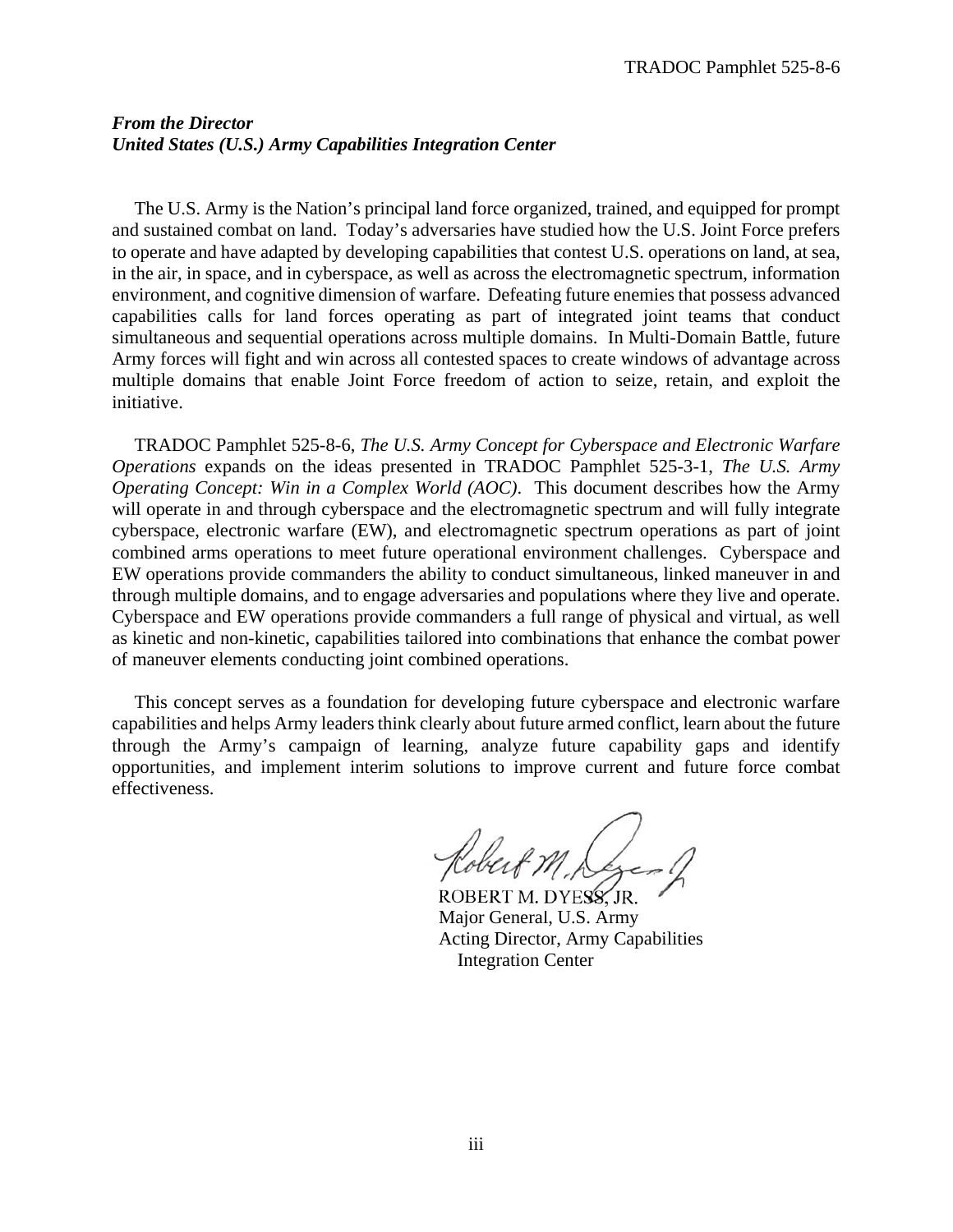**This page intentionally left blank**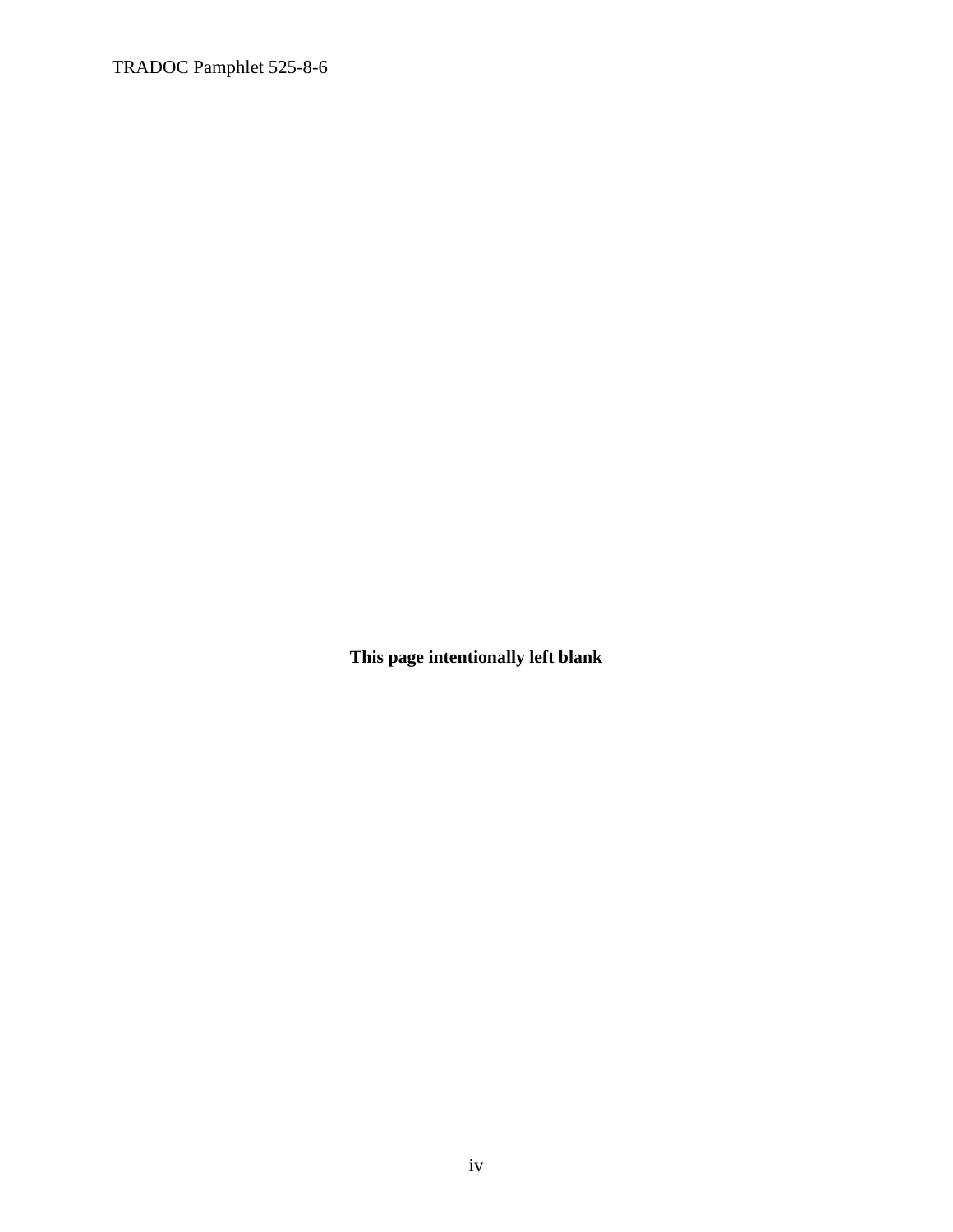**Department of the Army**  $*$ **TRADOC Pamphlet 525-8-6 Headquarters, United States Army Training and Doctrine Command Fort Eustis, Virginia 23604** 

**9 January 2018**

**Military Operations**

# **THE U.S. ARMY CONCEPT FOR CYBERSPACE AND ELECTRONIC WARFARE OPERATIONS**

FOR THE COMMANDER:

OFFICIAL: SEAN B. MacFARLAND Lieutenant General, U.S. Army Deputy Commanding General/ Chief of Staff

RICHARD A. DAVIS Senior Executive Deputy Chief of Staff, G-6

**History.** This pamphlet is a new United States Army Training and Doctrine Command (TRADOC) 525-series pamphlet commissioned by the Director, Army Capabilities Integration Center (ARCIC).

**Summary.** This pamphlet describes how the Army will operate in and through cyberspace and the electromagnetic spectrum and integrate cyberspace operations, electronic warfare, and electromagnetic spectrum operations fully into joint combined arms operations to meet future operational environment challenges.

**Applicability.** This pamphlet applies to all Department of the Army activities that identify and develop doctrine, organization, training, materiel, leadership and education, personnel, facilities, and policy (DOTMLPF-P) solutions to support cyberspace and electromagnetic spectrum operations initiatives. Active Army, Army National Guard, and U.S. Army Reserve forces may use this pamphlet to identify future cyberspace and electromagnetic spectrum operations trends in the Army. This concept should also serve as the primary cyberspace reference for war games, experimentation, and innovation aimed at maintaining the U.S. Army as the preeminent ground force in the world.

<sup>\*</sup>This pamphlet supersedes TRADOC Pamphlet 525-7-6 dated 16 Aug 2007 and TRADOC Pamphlet 525-7-16 dated 28 Dec 2007.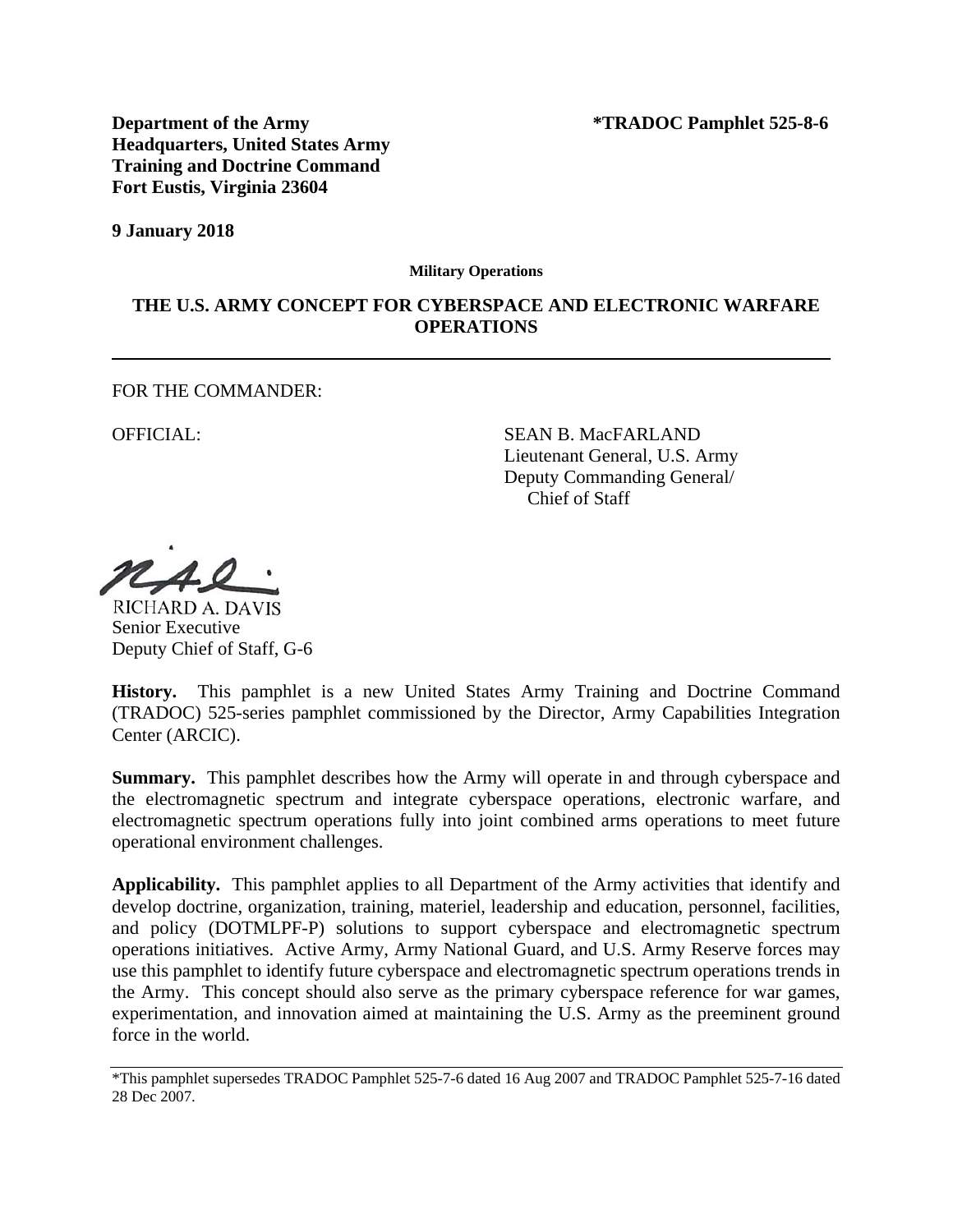**Proponent and exception authority.** The proponent of this pamphlet is the TRADOC Headquarters, Director, ARCIC. The proponent has the authority to approve exceptions or waivers to this pamphlet that are consistent with controlling law and regulations. Do not supplement this pamphlet without prior approval from Director, ARCIC (ATFC-ED) 950 Jefferson Ave, Fort Eustis, VA 23604-5763.

**Suggested improvements.** Submit comments and suggested improvements via the Army Suggestion Program online at https://armysuggestions.army.mil (Army Knowledge Online account required) or via DA Form 2028 (Recommended Changes to Publications and Blank Forms) to Director, ARCIC (ATFC-ED), 950 Jefferson Ave, Fort Eustis, VA 23604-5763.

**Availability.** This publication is only available on the TRADOC Administrative Publications website at <http://adminpubs.tradoc.army.mil/>

# **Summary of Change**

TRADOC Pamphlet 525-8-6 The U.S. Army Concept for Cyberspace and Electronic Warfare Operations

This new pamphlet, dated 9 January 2018-

o Consolidates and updates guidance for the conduct and integration of cyberspace, electronic warfare, and spectrum management operations into joint combined arms operations.

o Provides applications and ideas for conducting cyberspace and electronic warfare operations in a holistic, synchronized, and integrated manner to create and exploit windows of advantage in or across multiple domains, the electromagnetic spectrum, and information environment.

o Identifies required capabilities and science and technology enablers necessary to implement the ideas in this concept.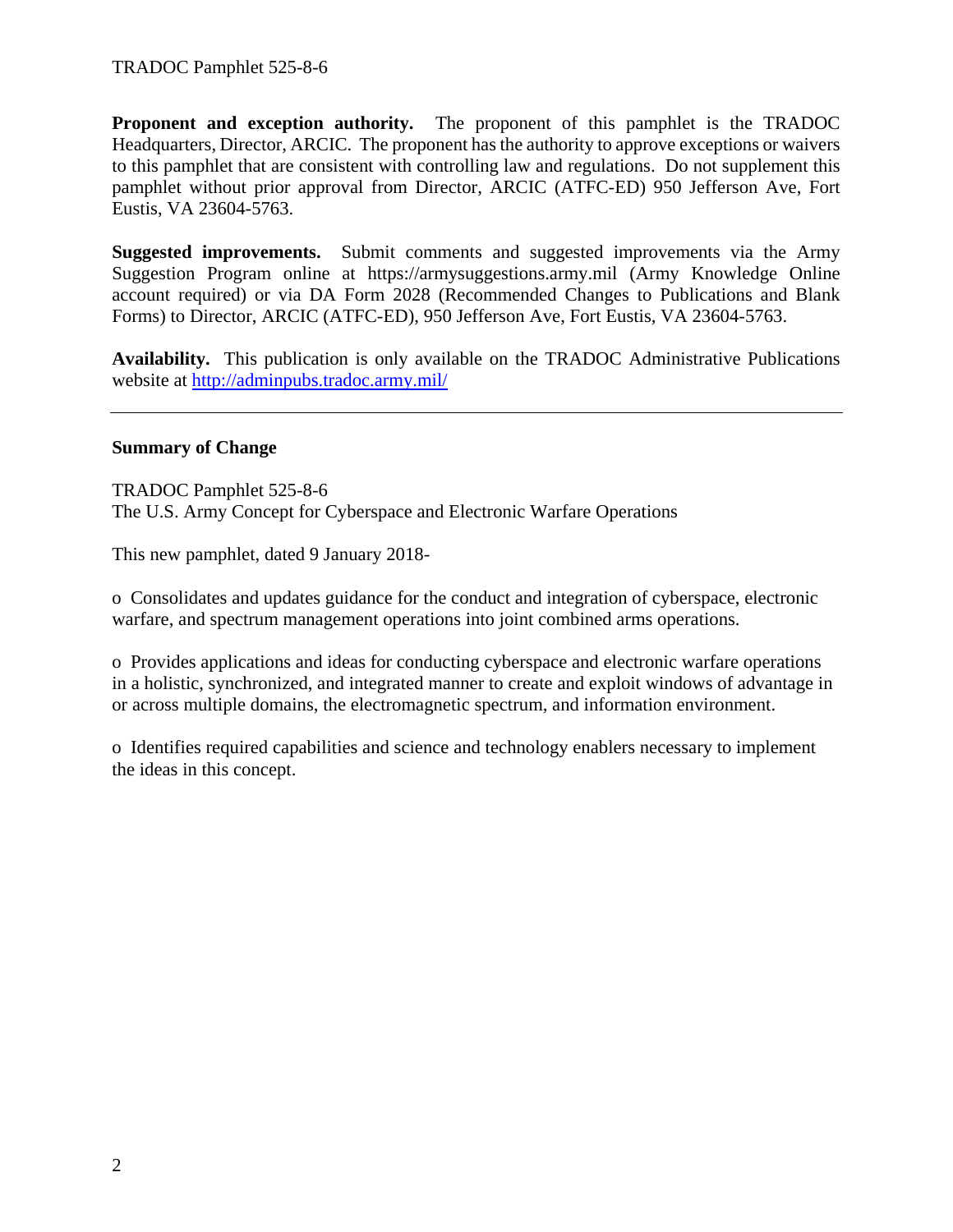# **Content**

|                                                                         | Page |
|-------------------------------------------------------------------------|------|
|                                                                         |      |
|                                                                         |      |
|                                                                         |      |
|                                                                         |      |
|                                                                         |      |
|                                                                         |      |
|                                                                         |      |
|                                                                         |      |
|                                                                         |      |
|                                                                         |      |
| 2-3. Electronic warfare (EW) and the electromagnetic spectrum (EMS)  10 |      |
|                                                                         |      |
|                                                                         |      |
|                                                                         |      |
|                                                                         |      |
|                                                                         |      |
|                                                                         |      |
|                                                                         |      |
|                                                                         |      |
|                                                                         |      |
|                                                                         |      |
|                                                                         |      |
|                                                                         |      |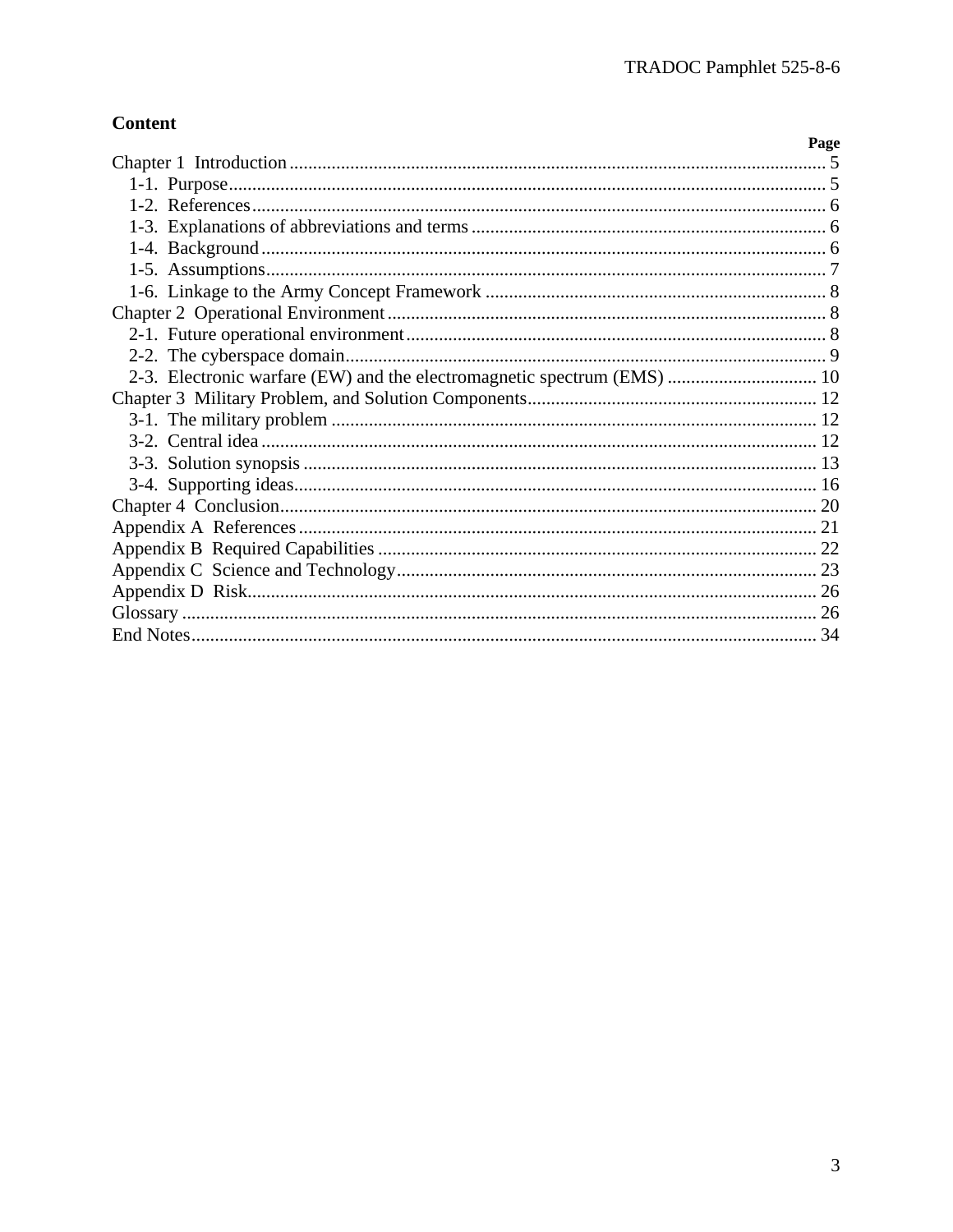**This page intentionally left blank**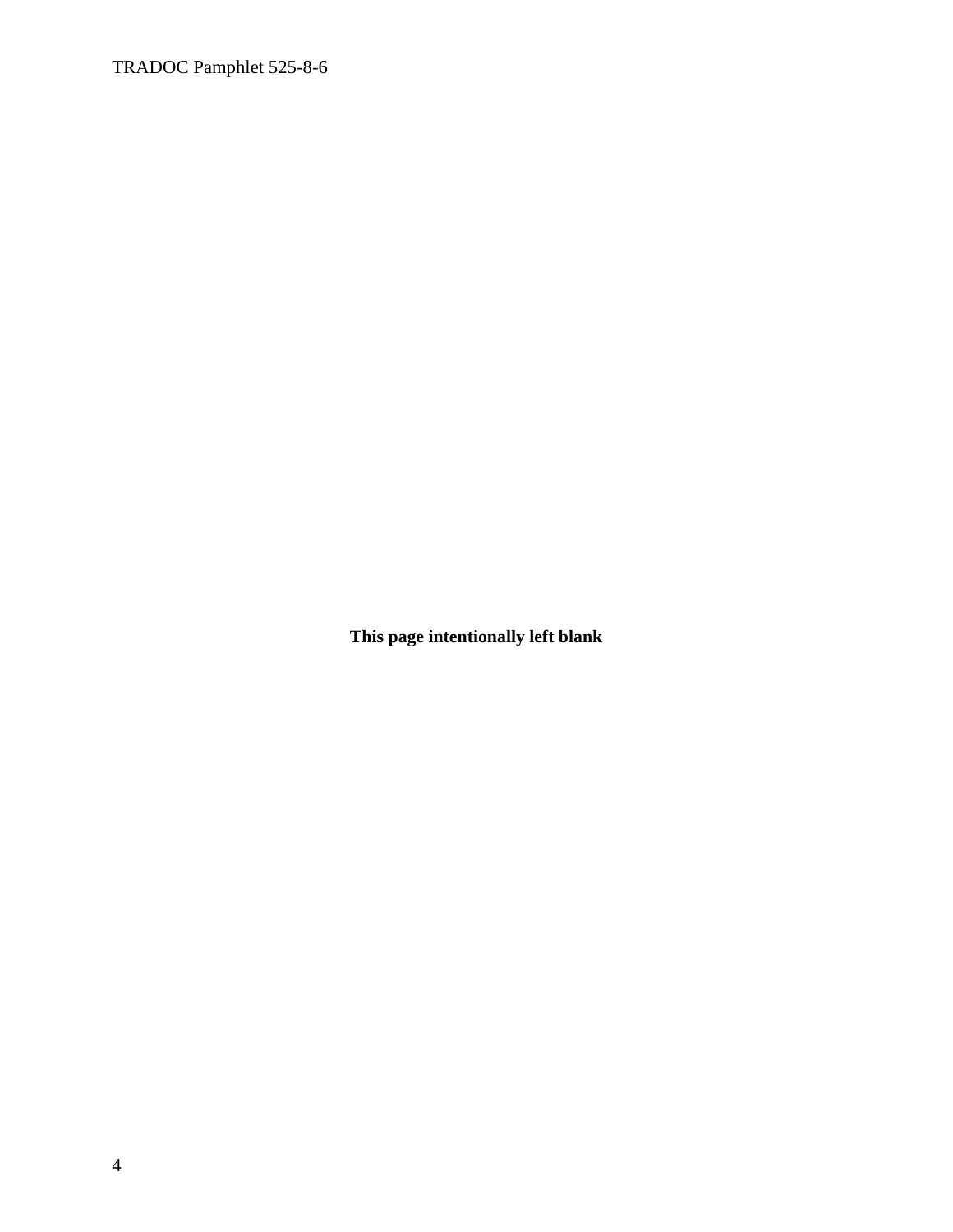# <span id="page-8-1"></span><span id="page-8-0"></span>**Chapter 1 Introduction**

### <span id="page-8-2"></span>**1-1. Purpose**

a. United States (U.S.) Army Training and Doctrine Command (TRADOC) Pamphlet (TP) 525- 8-6, The U.S. Army Concept for Cyberspace and Electronic Warfare Operations (2025-2040), addresses applications and ideas for the conduct and integration of cyberspace, electronic warfare (EW), and spectrum management operations (SMO) into joint combined arms operations. The ability to employ cyberspace, EW, and SMO capabilities as an integrated system, acting as a force multiplier, improves the commander's ability to achieve desired operational effects. Cyberspace systems provide significant points of presence on the battlefield, and can be used as delivery platforms for precision engagements. This concept identifies the Army's required cyberspace capabilities in support of joint combined arms operations across multiple domains. Cyberspace, EW, and SMO link inextricably and support operations in a complimentary manner.

b. Cyberspace and EW operations are essential to the conduct of joint combined arms operations. While these activities differ in their employment and tactics, their functions and capabilities must integrate and synchronize to maximize their support. Cyberspace operations include Department of Defense (DOD) information network (DODIN) operations, defensive cyberspace operations (DCO) and offensive cyberspace operations, while electromagnetic spectrum (EMS) operations (EMSO) holistically includes all aspects of EW and SMO.<sup>[1](#page-37-1)</sup> EW consists of Electronic Attack (EA), Electronic Protect (EP), and Electronic Support (ES). When discussing the DODIN, this concept will address the Army's portion of the DODIN as DODIN-Army (DODIN-A).

c. This concept expands on the ideas in joint and Army concepts, insights from joint and Army war games, Network Integration Evaluations, Army Warfighting Assessments, experiments, and studies. It provides a conceptual basis for future capabilities based assessments and capabilities development. The end state is for Army forces to have fully capable cyberspace and EW capabilities and the authorities to conduct effective cyberspace operations as part of their overall combined arms strategy to support joint combined arms operations. Cyberspace and EW operations provide the commander the capability to process and manage operationally relevant activities across multiple domains, both physical and virtual. Cyberspace and EW operations provide commanders the ability to conduct simultaneous, linked maneuver in and through multiple domains, and engage adversaries and populations where they live and operate. Cyberspace and EW operations provide commanders a full range of physical and virtual, as well as, kinetic and non-kinetic capabilities tailored into combinations that enhance the combat power of maneuver elements conducting joint combined operations.

d. Focus areas for this concept.

(1) This concept proposes a future vision and capability requirements that address how cyberspace and EW operations will enhance the Army's ability to fight and win in a complex world. This document identifies challenges and opportunities presented by the cyberspace domain and the EMS when conducting multi-domain operations.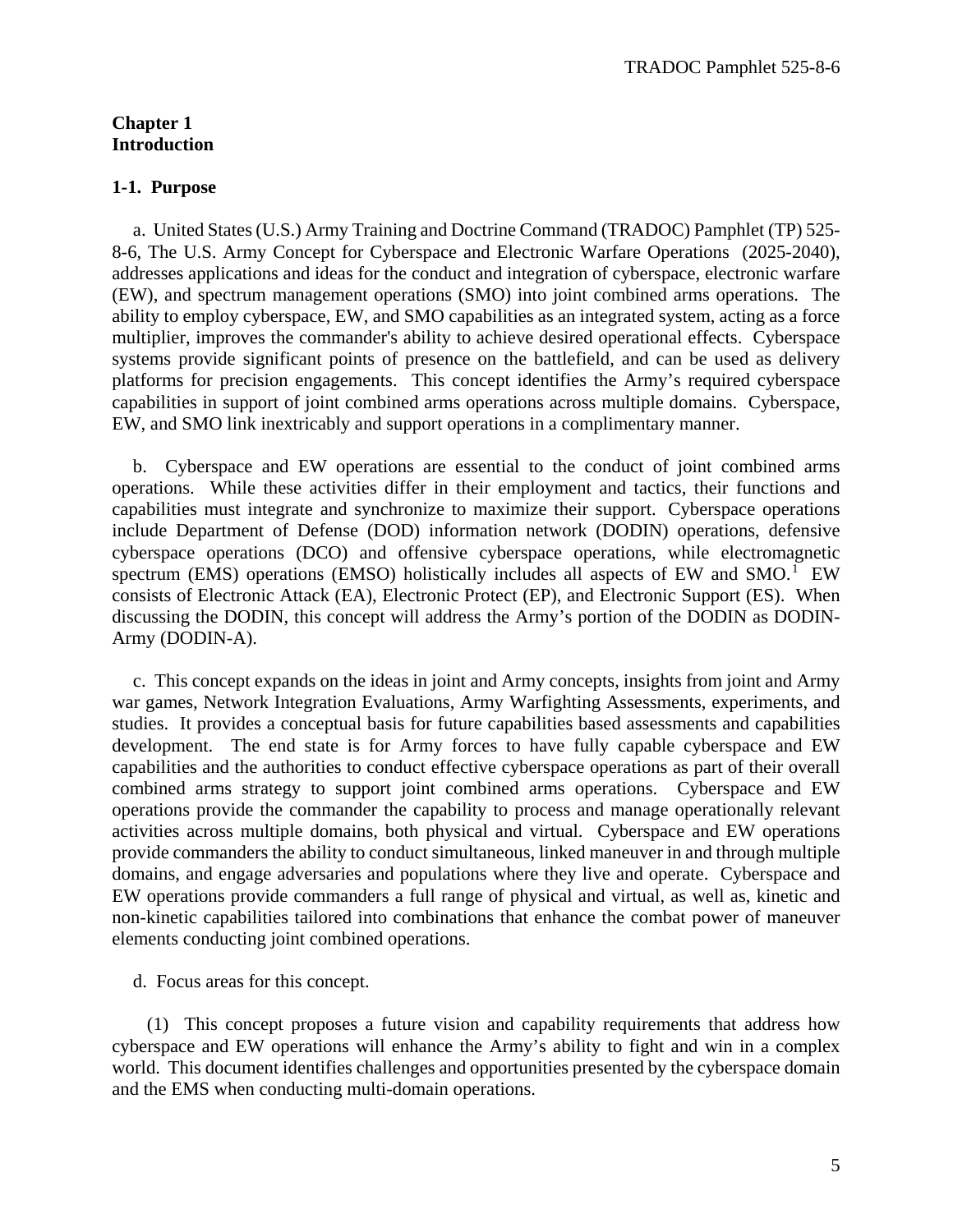(2) This document describes how the Army will conduct cyberspace and EW operations as a part of combined arms operations with joint, interorganizational, and multinational partners to support mission requirements. This concept proposes a combined arms team approach as the conceptual foundation for the Army's future conduct of cyberspace operations. This approach employs organic and expeditionary cyberspace and EW operations augmentation forces and capabilities from and into numerous locations and domains, presenting multiple dilemmas to an enemy, limiting enemy options, while avoiding their strengths.

(3) This concept identifies required capabilities for conducting cyberspace and EW operations as part of joint combined arms operations in support of Multi-Domain Battle.<sup>[2](#page-37-2)</sup>

(4) This concept also discusses how Army forces make cyberspace and EW operations a fundamental and habitual component of its leader development and education, as well as individual and collective training efforts. This concept also identifies how the Army produces and maintains a highly capable and skilled cyberspace workforce.

(5) Finally, because technology, dependencies, threats, and vulnerabilities will change rapidly, this concept does not deliver a definitive solution to conducting actions in and through the cyberspace domain and EMS that result in the accomplishment of commander's objectives. Rather, it describes how the Army provides foundational capabilities to commanders and staffs to enable integrated cyberspace operations that enhance the combat power of Army forces.

# <span id="page-9-0"></span>**1-2. References**

Appendix A lists required and related publications.

# <span id="page-9-1"></span>**1-3. Explanations of abbreviations and terms**

The glossary explains abbreviations and special terms used in this pamphlet.

# <span id="page-9-2"></span>**1-4. Background**

a. In 2013, the J-5 published Joint Publication (JP) 3-12, *Cyberspace Operations*, establishing a common taxonomy and lexicon for cyberspace operations. In December 2013, the U.S. Army approved the Army cyberspace operations capabilities based assessment, which supported numerous capabilities development efforts spanning doctrine, organization, training, materiel, leadership and education, personnel, facilities, and policy (DOTMLPF-P).

b. In 2014 the Army officially established the Army Cyber Institute and the U.S. Army Cyber Center of Excellence. In 2015, the Army created the Army Leaders Cyberspace Operations course and integrated it into intermediate level education, home station training, and cyber pilot events to benefit operational army units. Recently, the Army launched the Cyber Support to Corps and Below study initiative designed to provide tactical commanders with integrated cyberspace operations, EW, intelligence, and information operations (IO) capabilities, and to develop, and implement the necessary DOTMLPF-P changes required for integrating cyberspace operations, EW, intelligence, Fires, and IO.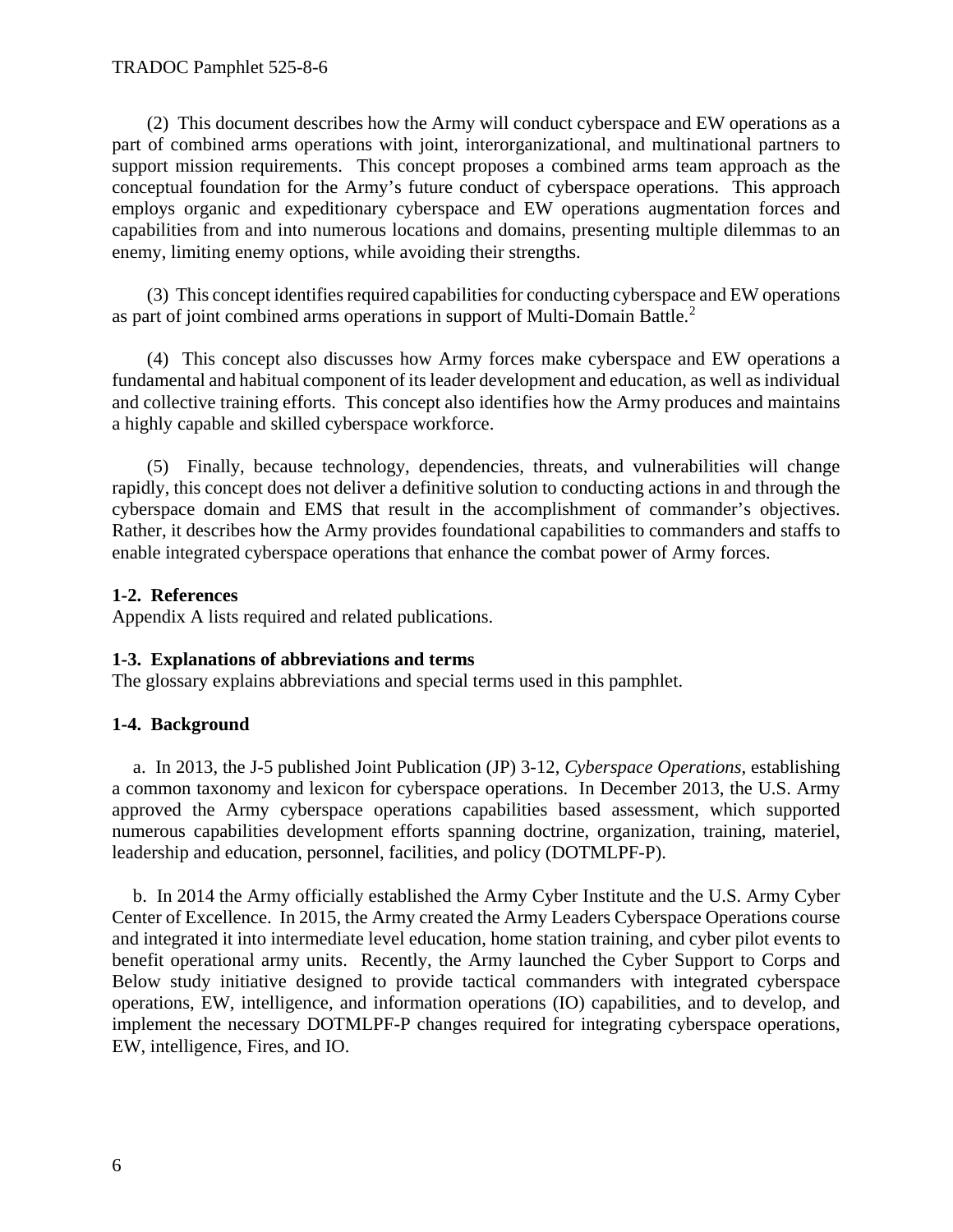c. In 2017, the Army published Field Manual (FM) 3-12, *Cyberspace and Electronic Warfare Operations*, establishing roles and responsibilities for commanders and staffs, and providing impetus to revise Army doctrine to incorporate cyberspace and EW operations language and operational considerations.

d. In the context of the emerging multi-domain battle concept, the ability to integrate cyberspace, intelligence, space, and IO will be critical to operational success. This integration, especially at the tactical level, will ensure commander's access to cross-domain combined arms capabilities for both mounted and dismounted operations. Cyberspace and EW cross-domain capabilities also give commanders multiple options while presenting multiple, simultaneous dilemmas to an adversary. Communication capabilities, as a function of cyberspace operations, support multifunctional battle teams conducting disaggregated maneuver. The offensive and defensive capabilities of cyberspace operations, in conjunction with critical communications capabilities, will be central to aggregate sufficient combat power within time and space successfully to defeat enemy elements. Cyberspace capabilities are key enablers of multi-domain battle.

e. The complex nature of the cyberspace and EW operations environment, combined with the demands of multi-domain battle, have made it necessary to create an updated cyberspace operations concept based on a more mature understanding of the cyberspace domain, the EMS, and the operations within them as elements of combined arms.

### <span id="page-10-0"></span>**1-5. Assumptions**

a. The assumptions from TP 525-3-0, Army Capstone Concept (ACC) and TP 525-3-1, Army Operating Concept (AOC) apply to this concept.

b. The following assumptions also apply.

(1) Operations in cyberspace and the EMS will be more complex and have greater impact on other domains as political, economic, informational, and cultural systems become more interconnected and the domain becomes more congested with military and commercial users.

(2) The EMS will be more contested and congested. An increasing amount of network and data transmissions will be wireless, taking place via the transmission of electromagnetic energy contributing to an enormous expansion of the potential target sets and potential vulnerabilities.

(3) Advancements in commercially available dual-use technologies and software defined systems drive future threat diversity and complexity.

(4) Joint cyber mission forces will be fully manned and ready to meet the Nation's and Combatant Command's operational needs. [3](#page-37-3)

(5) Army units possess the authorities, through Combatant Commanders, to approve or conduct all aspects of cyberspace operations in support of joint combined arms operations per applicable execution orders and rules of engagement.[4](#page-37-4)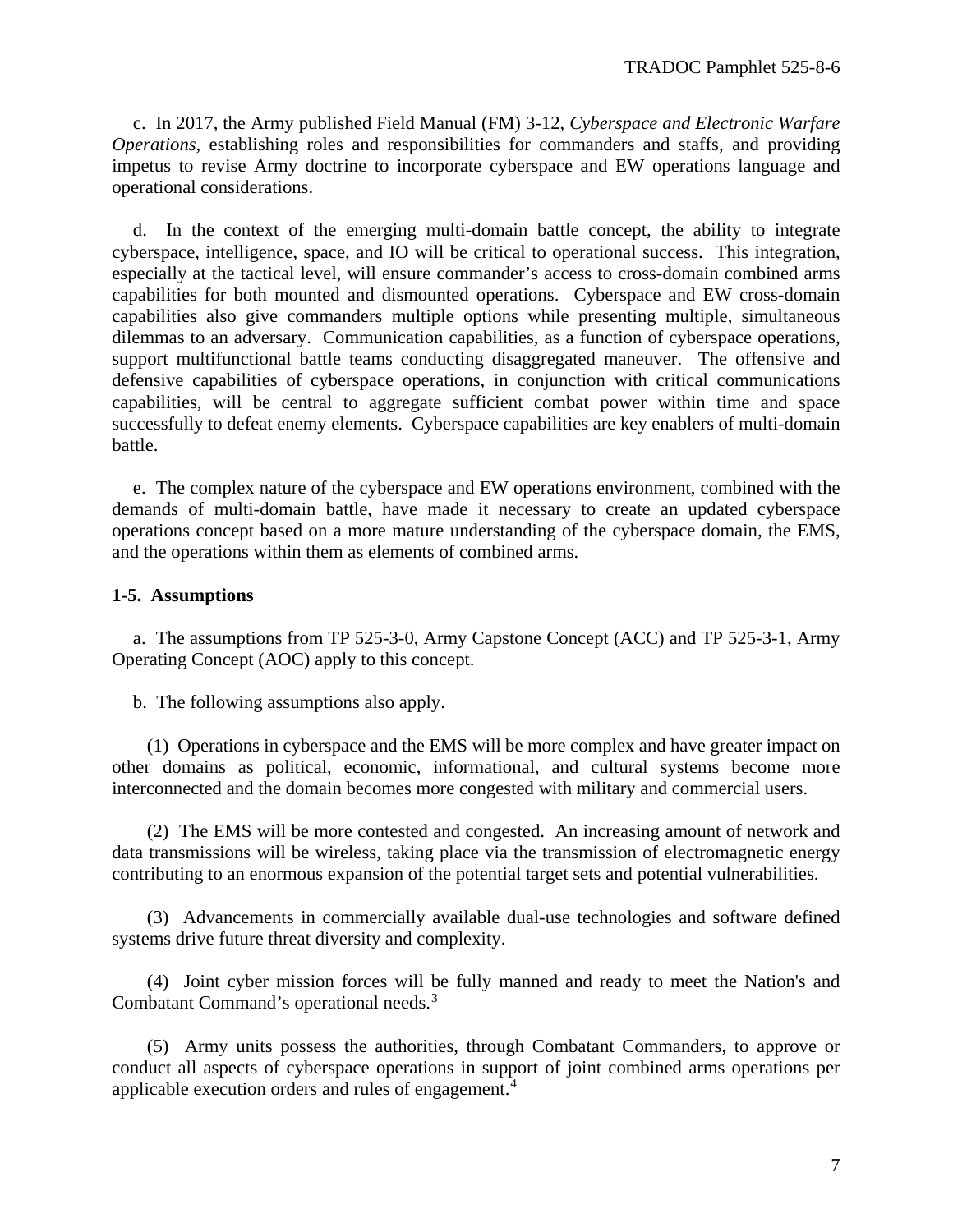(6) The DOD will implement the joint information environment<sup>[5](#page-37-5)</sup> providing a standardized functional and technical framework that is responsive to both strategic and tactical operational needs.<sup>[6](#page-37-6)</sup>

(7) Army units will need to operate with joint, interorganizational, and multinational partners to conduct strategic and operational movement, reconnaissance, and security operations, joint combined arms maneuver, and wide area security.

(8) The Army will rely on a single converged DODIN-A transport backbone.

(9) Army forces will operate in a degraded cyberspace environment.

# <span id="page-11-0"></span>**1-6. Linkage to the Army Concept Framework**

a. TP 525-8-6 is a leadership-directed concept, not an Army functional concept. Although cyberspace operations are not presented as a warfighting function, cyberspace operations are crosscutting and integral to all joint functions and Army warfighting functions.

b. This concept is consistent with the ACC, which states that the Army requires a full range of cyberspace and EMS capabilities to provide commanders the ability to adapt to rapidly changing missions, conduct decentralized operations over wide areas, maintain operational freedom of maneuver, exercise mission command, and gain and maintain the initiative in cyberspace.

c. This concept expounds on the AOC regarding cyberspace operations. The AOC describes the Army's contribution to globally integrated operations and addresses the need for Army forces to provide foundational capabilities for the Joint Force and to project power from land into other domains. This document also addresses the relationship of cyberspace capabilities to operational considerations, activities and capabilities in other domains.

# <span id="page-11-2"></span><span id="page-11-1"></span>**Chapter 2 Operational Environment**

# <span id="page-11-3"></span>**2-1. Future operational environment**

a. The future operational environment (OE) is outlined in the *Joint Operating Environment 2035* [7](#page-37-7) , *Joint Cyberspace Concept*, *Joint Concept for Electromagnetic Spectrum Operations,* the ACC, and the AOC.<sup>[8](#page-37-8)</sup> These concepts describe a future OE where adversaries will employ a combination of tactics and technologies that enable them to overcome or avoid U.S. military strengths and exploit perceived weaknesses.<sup>[9](#page-37-9)</sup> The future OE will be more unpredictable, complex, and potentially dangerous than today.<sup>[10](#page-37-10)</sup> In the future, the physical structure of cyberspace will be extremely vulnerable to attack by an array of destructive weapons, including high-power microwave munitions and laser systems which are increasingly effective against digitized, miniaturized, and integrated circuits.<sup>[11](#page-37-11)</sup> Because these challenges and changes can occur swiftly, the Army must adopt advanced cyberspace operations capabilities at a more rapid rate than current capability development timelines even while in a constrained fiscal environment.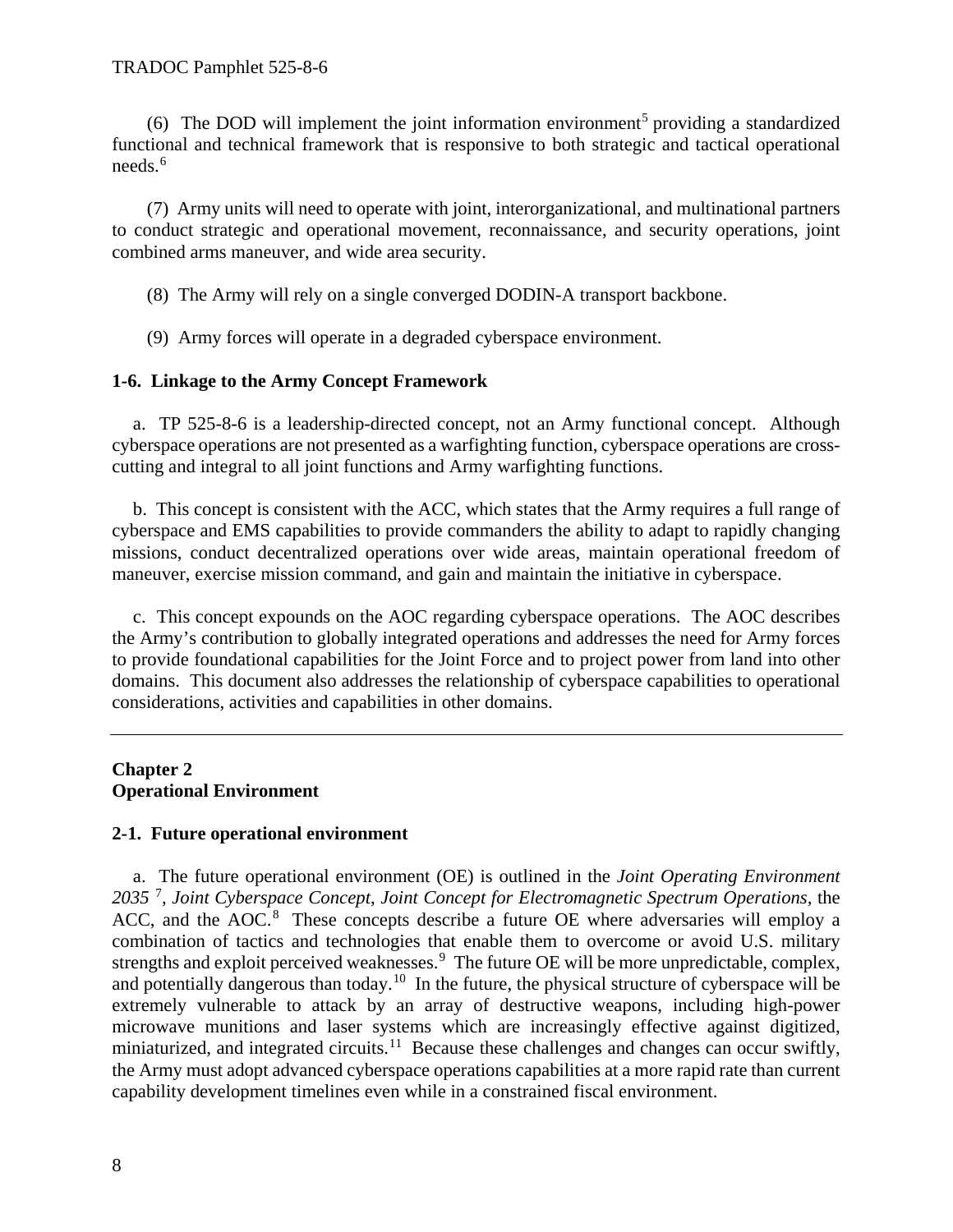b. State and non-state actors will invest in capabilities to protect their access to cyberspace and disrupt or deny access to others. Use of these capabilities has the potential to negate current Army combat power and technological overmatch. Less capable adversaries will also use a variety of improvised weapons and technologies such as global positioning system jammers and radio-frequency weapons that utilize the EMS to exploit Army reliance on technology.<sup>[12](#page-37-12)</sup>

c. Threats manifest themselves in combinations of national governments, terrorists, organized crime groups, hacktivists, hackers, bot-network operators, foreign intelligence services, insiders, phishers, spammers, spyware and malware authors.<sup>[13](#page-37-13)</sup> These threats (via cyberspace and the EMS) may have access to sophisticated technologies such as robots, unmanned vehicles (aerial and ground), and weapons of mass destruction. They will merge cyberspace and EW capabilities that enable them to operate from disparate locations. Threats may hide among the population in complex terrain to thwart the Army's conventional combat overmatch. These threats do not have to be complex or expensive to prove disruptive to U.S. operations.

d. Continued urbanization and widespread access to social media will increase operational complexity. Army Soldiers, leaders and commanders may become overwhelmed with information and face multiple dilemmas, across multiple operational domains, in shorter periods. The increase in overall operational complexity will require Army personnel to perform their duties with greater skill and understanding of cyberspace, the EMS, and the OE.<sup>[14](#page-37-14)</sup>

e. Taken in total, these threats pose a significant challenge to the Army's ability to conduct joint operations. Section 2-2 frames the threat within the cyberspace domain while 2-3 further refines the threat environment within the context of the EMS.

# <span id="page-12-0"></span>**2-2. The cyberspace domain**

a. An accessible and contested cyberspace domain exacerbates the uncertainty of future war. More adversaries will gain access to cyberspace capabilities enabling them to fight across multiple domains simultaneously.<sup>[15](#page-37-15)</sup> In the future, the Army will see an increase in the number of "smart" devices and sensors connected to the DODIN-A. Since every device presents a potential vulnerability, this trend represents an exponential growth of targets through which an adversary could access Army operational networks, systems, and information. Conversely, it presents opportunities for the enhanced synchronization of Army technologies and information to exploit adversary dependencies on cyberspace. [16](#page-37-16) Difficulty and untimely attribution of attacks in cyberspace, as well as the legal ambiguities of attacks in cyberspace, will complicate reactions to attacks both inside and outside of cyberspace.

b. Adversaries will conduct complex cyberspace attacks integrated with military operations or independent of traditional military operations. They will attempt to avoid U.S. strengths (such as long-range surveillance and precision fires) through traditional countermeasures such as dispersion, concealment, and intermingling with civilian populations.<sup>[17](#page-37-17)</sup> As military technologies transfer more easily, potential threats will emulate U.S. military capabilities to counter U.S. power projection and limit U.S. freedom of action.[18](#page-37-18)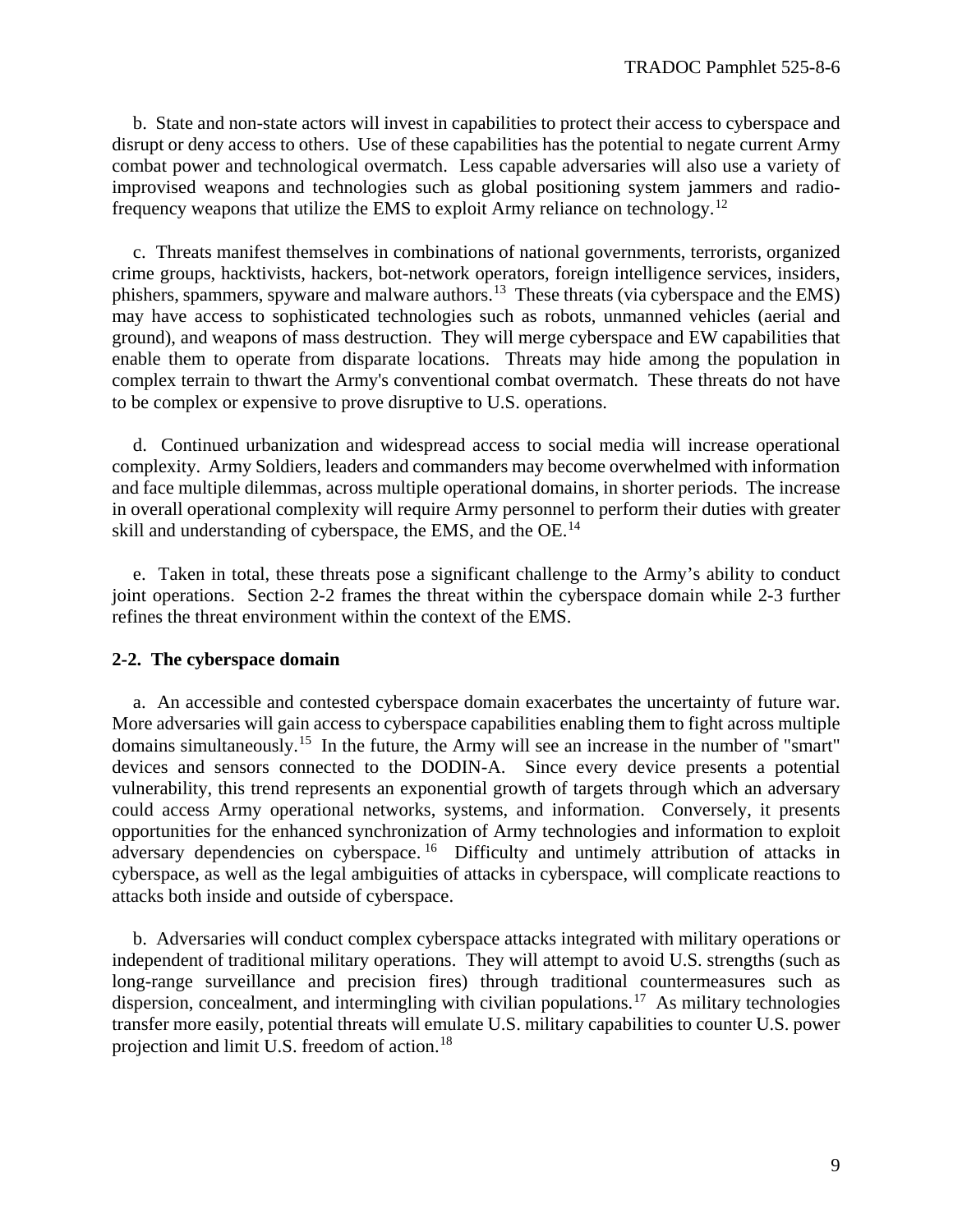c. State and non-state actors will apply technologies to disrupt U.S. advantages in communications, long-range precision fires, and surveillance.[19](#page-37-19) Adversaries will operate outside of the geographical area of operations to infiltrate Army and partner systems.<sup>[20](#page-37-20)</sup> In many cases, adversaries will use cyberspace to attack Army forces simultaneously in multiple areas of operation to include the homeland.<sup>[21](#page-37-21)</sup>

d. The spread of mobile technologies, especially in developing nations, will dramatically increase the number of people able to access and share information rapidly. Adversaries conduct sophisticated influence operations and leverage cyberspace as a force multiplier in the information environment. They use propaganda and disinformation through social media to affect public perception, sway public opinion, and catalyze protests and violence in ways that popular movements once took months or years to build. Cyberspace also provides adversaries an effective and inexpensive means for recruitment, propaganda, training, command, and control.

e. The increased use of autonomous devices on the battlefield, including unmanned aerial systems provides challenges to security. The enhanced development of autonomous technologies portends a future where machines make decisions for themselves on the battlefield using advanced algorithms and artificial intelligence. Consequently, that decision-making algorithm may be hijacked and the artificial intelligence corrupted, posing a danger to Army forces and technologies. Because of the proliferation of autonomous systems, fail-safe technologies and software are required to maintain positive control.<sup>[22](#page-37-22)</sup>

f. Army forces use cyberspace operations to understand and develop influence in the human dimension.<sup>[23](#page-37-23)</sup> Cyberspace operations offer access, placement, and influence to multiple domains which may allow better positioning of Army forces to conduct cross-domain operations while also enabling a means of persistent engagement over distance.<sup>[24](#page-37-24)</sup>

# <span id="page-13-0"></span>**2-3. Electronic warfare (EW) and the electromagnetic spectrum (EMS)**

a. Modern warfare is dependent on use of the EMS; therefore, the EMS is a central characteristic of the future operational environment. As operational dependence on the EMS has grown, so have adversaries' efforts to target this vulnerability. The expanding ability of current and future adversaries to sense and observe electromagnetic signatures in the EMS is a reality in an evolving and increasingly complex operational environment. Adversaries are also growing reliant on the EMS, creating both vulnerabilities and opportunities for Joint Force exploitation.<sup>[25](#page-37-25)</sup>

b. The EMS is becoming more congested and contested as commercial users, adversaries, partners, and the U.S. military compete for available bandwidth. Use of EMS and EMS-enabled capabilities to achieve effects may reduce risk by limiting exposure of combatants, lower costs by offering significant life-cycle savings over conventional munitions, and present commanders with an array of non-kinetic options that can achieve effects unattainable through kinetic fires.<sup>[26](#page-37-26)</sup>

c. Army forces cannot assume unhindered access to the cyberspace domain and EMS. Physics, technology, governing policy, and demand for bandwidth all contribute to congestion of the EMS while reducing its availability for military use. Adversary EW capabilities also have the potential to severely impact operational use of the EMS. Current Army forces have operated under the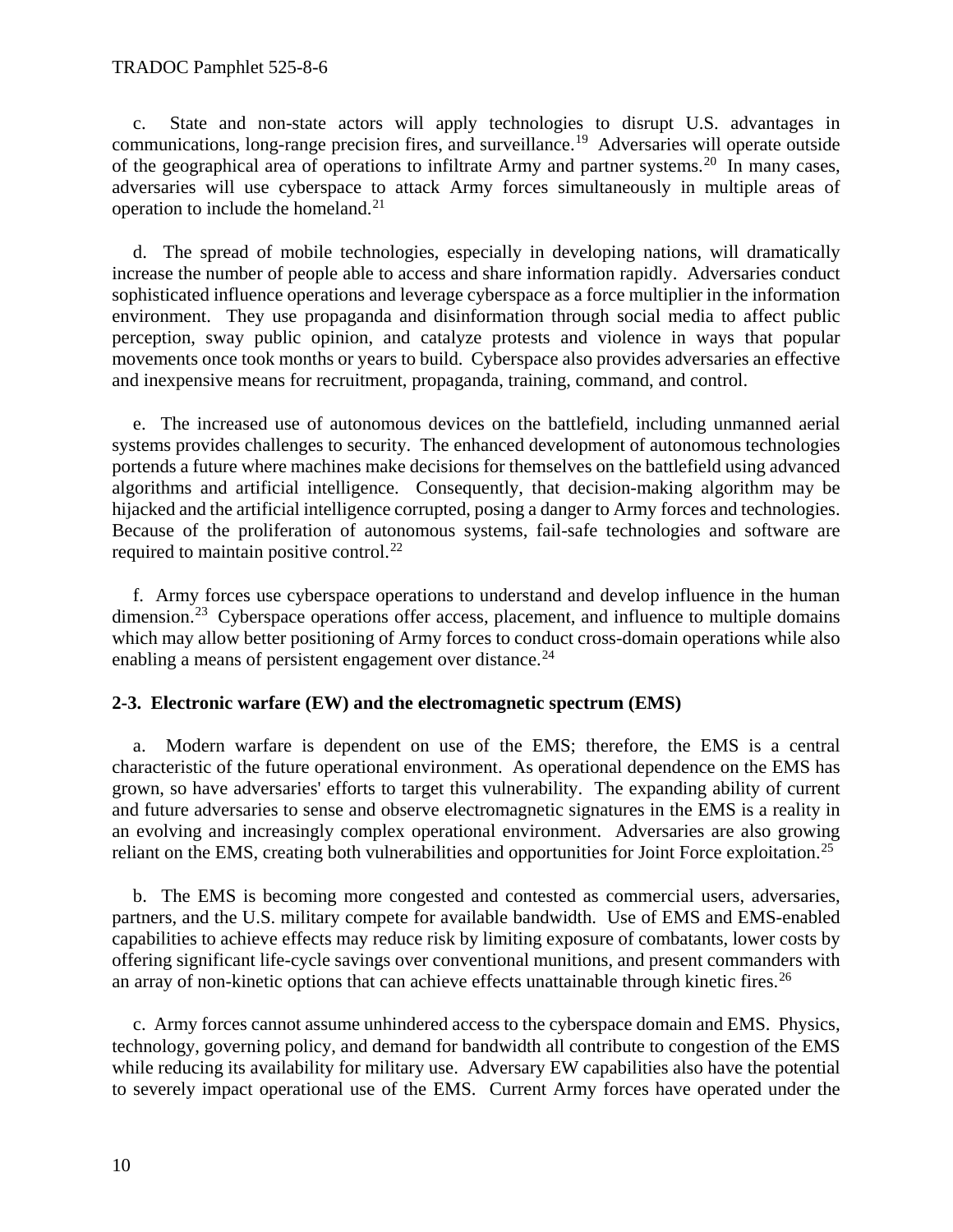assumption that they will possess cyberspace and EMS superiority, however, peer and near-peer adversaries have demonstrated the ability to challenge this assumption.

d. Many EMS innovations are dual-use (civilian and military applications) systems capable of directly challenging what was once an exclusive military niche, potentially allowing adversaries to achieve parity with U.S. capabilities.  $27$  Furthermore, the U.S. uses inexpensive Federal Communication Commission-compliant and Internet protocol-based communication technologies in many of its combat systems. This use of standardized international operating attributes and behaviors leaves U.S. systems vulnerable to common exploits.

e. Advanced materiel properties and switching architectures have increased the speed and capacity of EMS operations enabling low power, near-simultaneous transmission, and jamming in the same frequency band. These developments, together with software-defined algorithms, wideband frequency hopping, and cognitive radios, have already outpaced current practices for modeling, allocating, and managing EMS activity.[28](#page-37-28) Technologies such as application-specific integrated circuits, programmable logic devices, digital radio frequency memory, and shared aperture electronic attack, increase the number of ways users can attack through the EMS. Lowerpower demand, smaller size and weight, higher sensitivity, and wider frequency ranges for sensing and transmitting revolutionize a commander's operational capabilities. These technological advances expand access to the EMS resulting in congestion from commercial users, local and national host nation governments, adversaries, partners, and Army EMS-enabled systems that saturate available bandwidth and constrain maneuver within the EMS.

f. The shrinking size and power requirements of many EMS systems and architectures makes them more suitable for employment by remote, robotic, and autonomous systems, including artillery and rocket EW munitions, dramatically expanding the commander's potential to conduct EMS operations with small signature platforms and minimal risk to Army forces. They also reduce risk to non-combatants on the battlefield by limiting property destruction and loss of life, which aid the Army in wide area security core competency.

g. Threats to the EMS affect the Army whether at home station or deployed. Peer and nearpeer adversary threats are the most crippling and difficult to attribute. However, U.S. adversaries are not always responsible for EMS attacks. Insider threats and spectrum fratricide are just as effective in denying Army use of the EMS, and in some cases, more of a detriment to operations. In addition, organized cybercrime has now eclipsed the world-wide drug-trade enterprise in gross profits and reach. These threats pose a serious concern to U.S. domestic industries and governments will be more significant for Army forces when responding to homeland support requirements.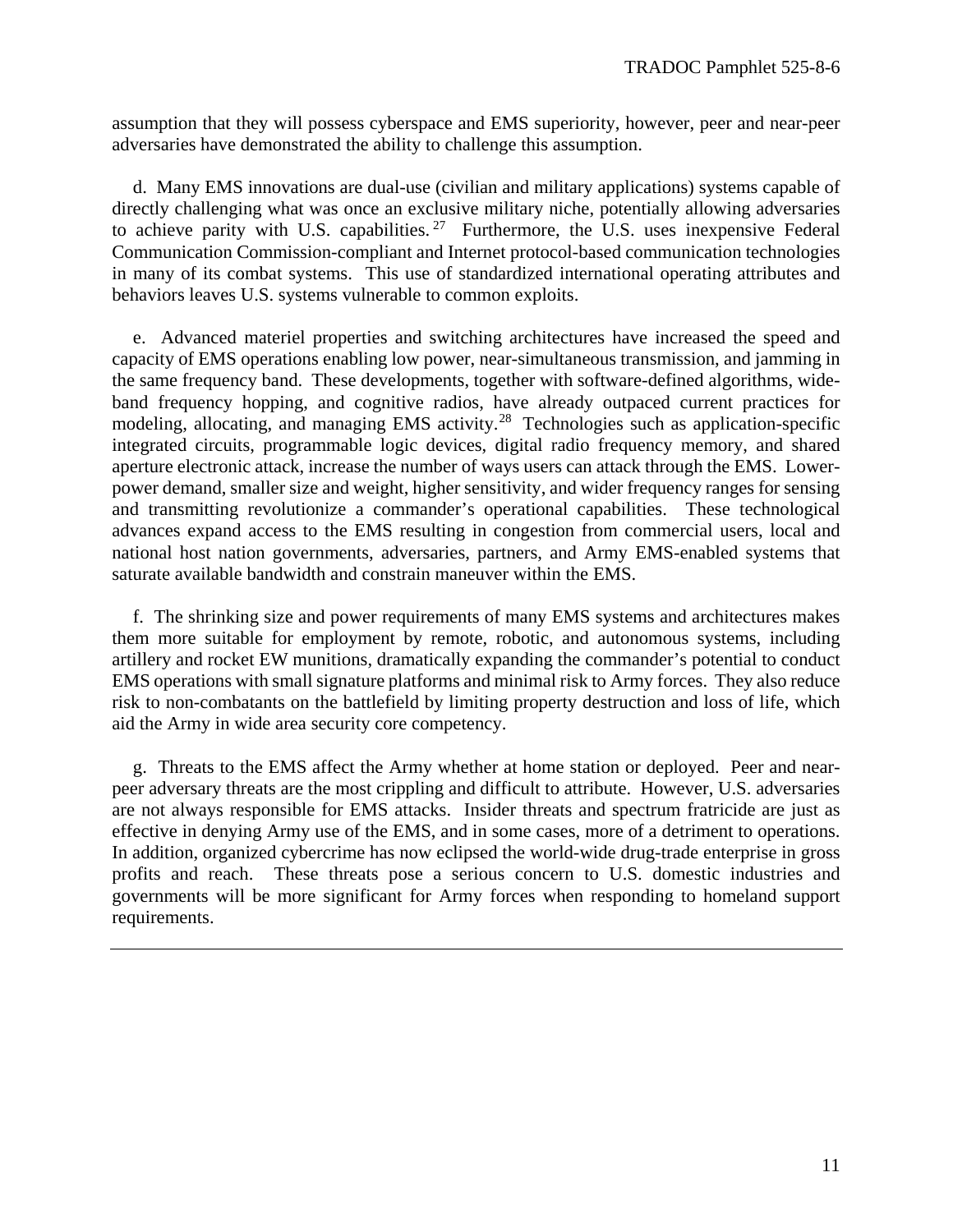# <span id="page-15-1"></span><span id="page-15-0"></span>**Chapter 3 Military Problem, and Solution Components**

# <span id="page-15-2"></span>**3-1. The military problem**

How does the Army, in conjunction with unified action partners, provide critical cyberspace and EW operations capabilities, in support of joint combined arms operations, conducted across multiple domains, while simultaneously denying the same to adversaries?

# <span id="page-15-3"></span>**3-2. Central idea**

a. The Army conducts cyberspace and EW operationsin a holistic, synchronized, and integrated manner to exploit temporary windows of advantage to achieve positions of advantage in or across multiple domains, the EMS, and information environment to seize, retain, and exploit the initiative to defeat the enemy. Army forces conduct operations across the cyberspace domain and the EMS with other elements of combined power to achieve commander's objectives. Cyberspace and EW operations capabilities provide ground combat forces with cross-domain capabilities at the tactical level and support the employment of optimized manned-unmanned combined arms teams for both mounted and dismounted operations. The Army incorporates cyberspace and EW operations as a fundamental and habitual component of its leader development and education, and its individual and collective training efforts to produce and maintain a highly capable military and civilian cyberspace workforce. The Army recruits, trains, and retains skilled cyberspace and EW operations personnel.

b. Cyberspace and EW operations support commanders in the conduct of joint combined arms operations by integrating cyberspace, EW, and SMO under the concept of cyberspace operations. This single cyberspace operations concept shapes, or can be shaped, by available capabilities to enable Multi-Domain Battle in operational environments. An example of these shaping attributes resides in the convergence of cyberspace operations, information operations, and space operations to project power outward from land into other domains and to ensure freedom of maneuver and action.

c. The intent of cyberspace and EW operations is to be specific enough to provide the right effects, but broad enough to minimize constraint on the types of supporting capabilities that generate those effects regardless of origin. Cyberspace and EW operations are aided in generating effects through reliance on a converged single transport backbone that enables a baseline cyberspace capability.

<span id="page-15-4"></span>d. Cyberspace and EW operations provide capabilities that support the operation of multifunctional battle teams that sense, close with, and destroy enemy elements, influence populations, and seize and occupy terrain. Cyberspace and EW operations facilitate disaggregated maneuver in conjunction with mission partners across cyberspace, the EMS, the information environment, and the cognitive dimension of warfare.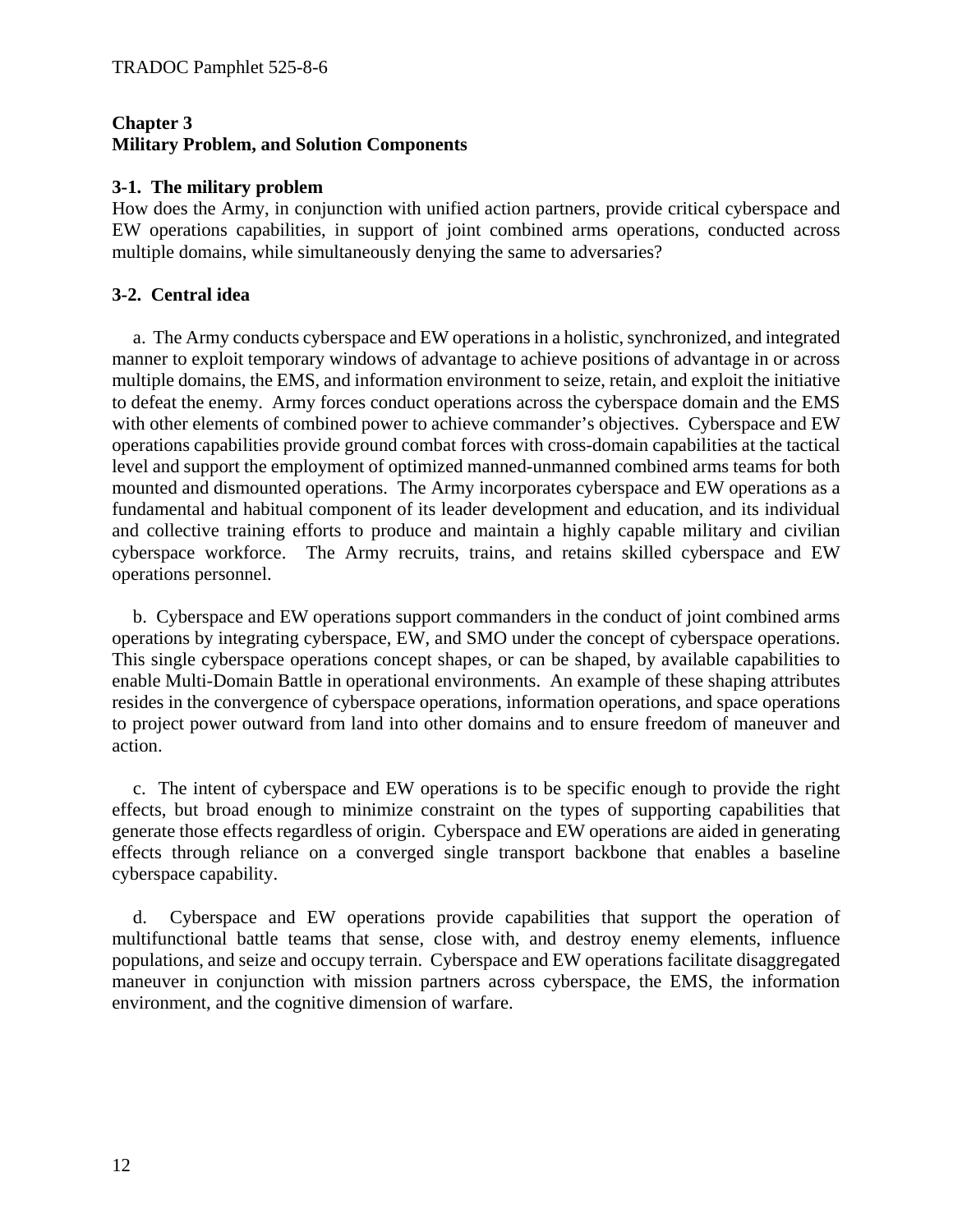### **3-3. Solution synopsis**

a. Army Forces conduct a full range of cyberspace and EW operations, enabling commanders to achieve desired effects in multi-domain operations. Cyberspace and EW operations provide ground combat forces with cross-domain capabilities at the tactical level and enable the employment of optimized manned-unmanned combined arms teams for both mounted and dismounted operations. Cyberspace and EW operations support multifunctional battle teams conducting disaggregated maneuver while also enhancing the ability to aggregate sufficient combat power within time and space to defeat enemy elements. Army forces have the capability to detect enemy signatures across the spectrum enabling quick and accurate situational understanding to enable rapid action to exploit temporary windows of superiority across multiple domains. Cyberspace and EW operations support identification of seams in enemy defenses through enhancing the continuous fusion of reconnaissance in the physical and virtual layers of cyberspace to sequence actions in a manner to capitalize on rapidly changing conditions.

b. Cyberspace and EW operations are joint in nature. The Army uses cyberspace and EW capabilities to integrate mission partners across space, the EMS, the information environment, and the cognitive dimension of warfare to outmaneuver enemies physically and cognitively. Throughout the continuum of operations, planning and coordination between the appropriate staff sections is critical to ensure situational understanding; rapid employment of tailored cyberspace operations forces; production and dissemination of intelligence, and the delivery of cyberspace effects.

c. Fully integrated cyberspace and EW operations capabilities at echelon provide organic capabilities to support maneuver forces including formations engaged in semi-independent operations, while also providing pooled capabilities that can offer remote support and augmentation to tactical organizations. These capabilities integrate into existing force structure models and enable supported organizations to conduct all aspects of cyberspace and EW operations.<sup>[29](#page-37-29)</sup> Organic cyberspace and EMS sensors, EW attack and jammer capabilities, and automated electromagnetic battle management capabilities allow tactical formations to attack or jam enemy systems while minimizing friendly systems' vulnerabilities. Globally tailored cyberspace mission forces enhance a commander's ability to maneuver by creating denial effects from sanctuary or close to the fight.

d. Army units use requisite authorities and preapproved actions through the combatant commander to create cyberspace and EW effects in their areas of operations. Title 10, United States Code provides authorities and establishes roles to staff, train, and equip forces for military operations in cyberspace. This structure supports the fielding of select, organic cyberspace operations capabilities, while legal and policy considerations often constrain cyberspace authorities provided under Title 50 at the combatant command level.

e. The Army develops a highly-trained cyberspace and EW workforce where individual and collective training and education enables cyberspace personnel to conduct cyberspace and EW operations as an indispensable imperative to mission success.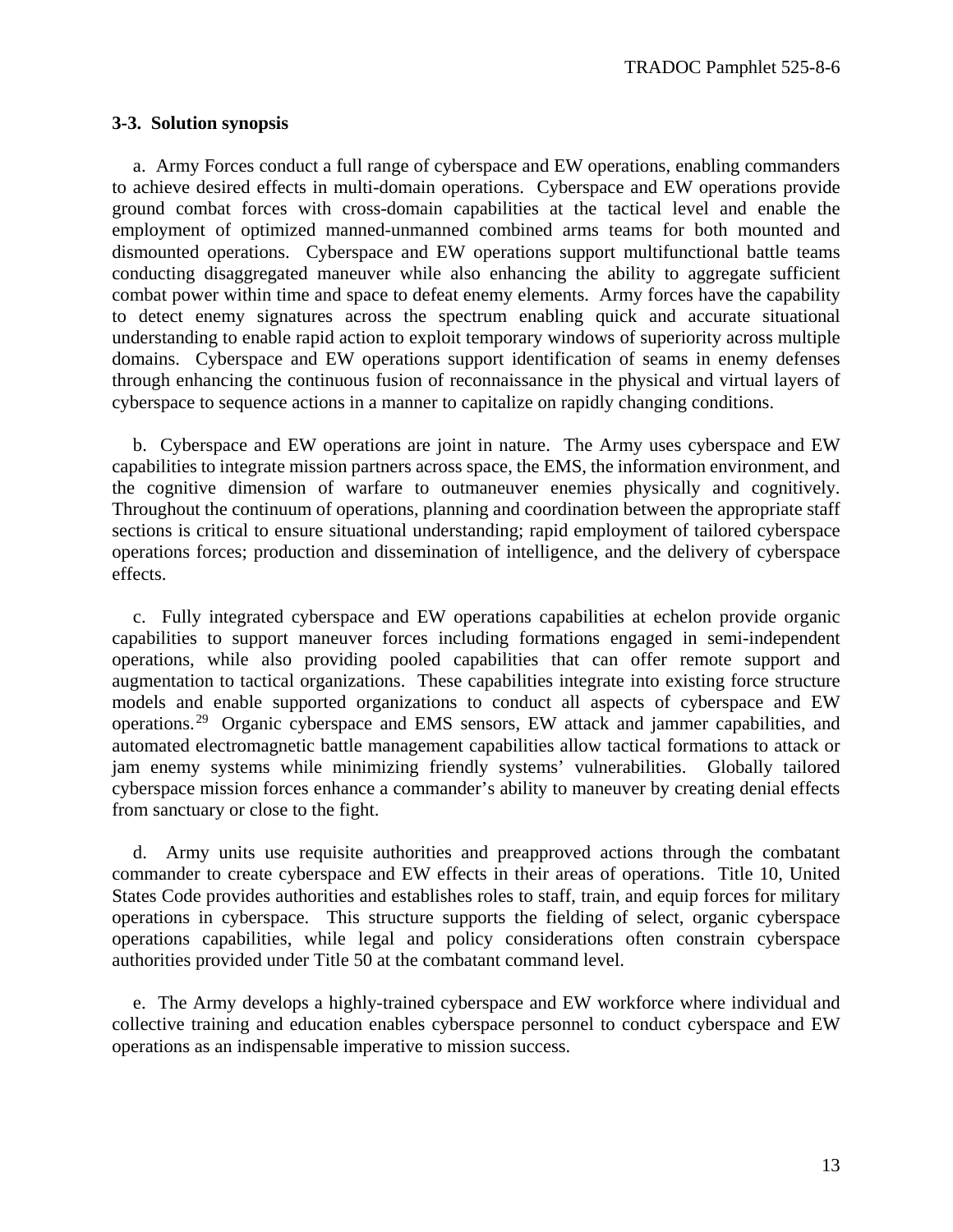f. The Army deters adversaries by operating and maintaining strong cyberspace and EW operations capabilities. If deterrence fails, Army forces isolate, overwhelm, and defeat adversaries in cyberspace and the EMS to meet the commander's objectives. Commanders employ cyberspace and EW operations capabilities to deceive, degrade, disrupt, deny, destroy, or manipulate across multiple domains. These capabilities exploit adversary systems to facilitate intelligence collection, target adversary cyberspace and EMS functions, and create first order effects. Cyberspace and EW operations also create cascading effects across multiple domains to affect weapons systems, command and control processes, critical infrastructure, and key resources to outmaneuver adversaries physically and cognitively, applying combined arms in and across all domains.

g. Army Forces must think globally, and act locally, in the cyberspace domain to shape the physical and virtual behavior of humans and their devices to gain opportunity and advantage. This requires commanders to understand the local effects that cyberspace and EW operations produce while also understanding the potential effects that could be produced far beyond the local focus of these operations. It also requires understanding that threat activities can be generated from strategic distance and still produce local effects. This is accomplished by generating and applying both organic and remote cyberspace and EW capabilities to support ground combat forces to exploit enemy vulnerabilities, seize and retain key terrain, and hold targets at risk for sustainable outcomes. Army forces use cyberspace capabilities to exploit psychological, technological, temporal and spatial advantages over the adversary. Cyberspace capabilities enable combined arms teams to converge intelligence, reconnaissance, movement, and fires information to create windows of advantage. Cyberspace and EW operations capabilities ensure the Army prevails by integrating into the targeting process, facilitating the synchronization and integration of multiple elements of combat power to gain an advantage, protect that advantage, and place adversaries at a disadvantage.

h. Commanders rely on a common operational picture that identifies cyberspace and EW opportunities, risks, and vulnerabilities. Situational understanding, as it relates to cyberspace and EW operations, provides a visual representation of the entire cyberspace and EMS environments that supports the battle rhythm and command decision cycle. The common operational picture provides indications and warnings that enable commanders to act, react, and counteract at speed while conducting offensive and defensive operations simultaneously.

i. The DODIN-A is an integral part of cyberspace and EW operations. It serves as an operational warfighting platform that enables global collaboration, ensures access at the point of need, extends to the tactical edge, and can enable the full range of available cyberspace and EW options. The DODIN-A enables maneuver from a strategic distance, using Army operational and institutional force capabilities to prevent conflict, shape outcomes, and ultimately win. DODIN-A capabilities allow Army forces to operate more dispersed over wider areas in support of joint combined arms operations. The convergence of disparate DODIN-A transport capabilities into a single transport backbone is a crucial component of operationalizing cyberspace.

j. Cyberspace defense of the DODIN-A provides threat monitoring, detection, analysis, and response actions. Army systems provide autonomous detection and response capabilities. By building, operating, and defending cyberspace infrastructure, cyberspace operations forces enable commanders to conduct decentralized operations, enhance understanding of the operational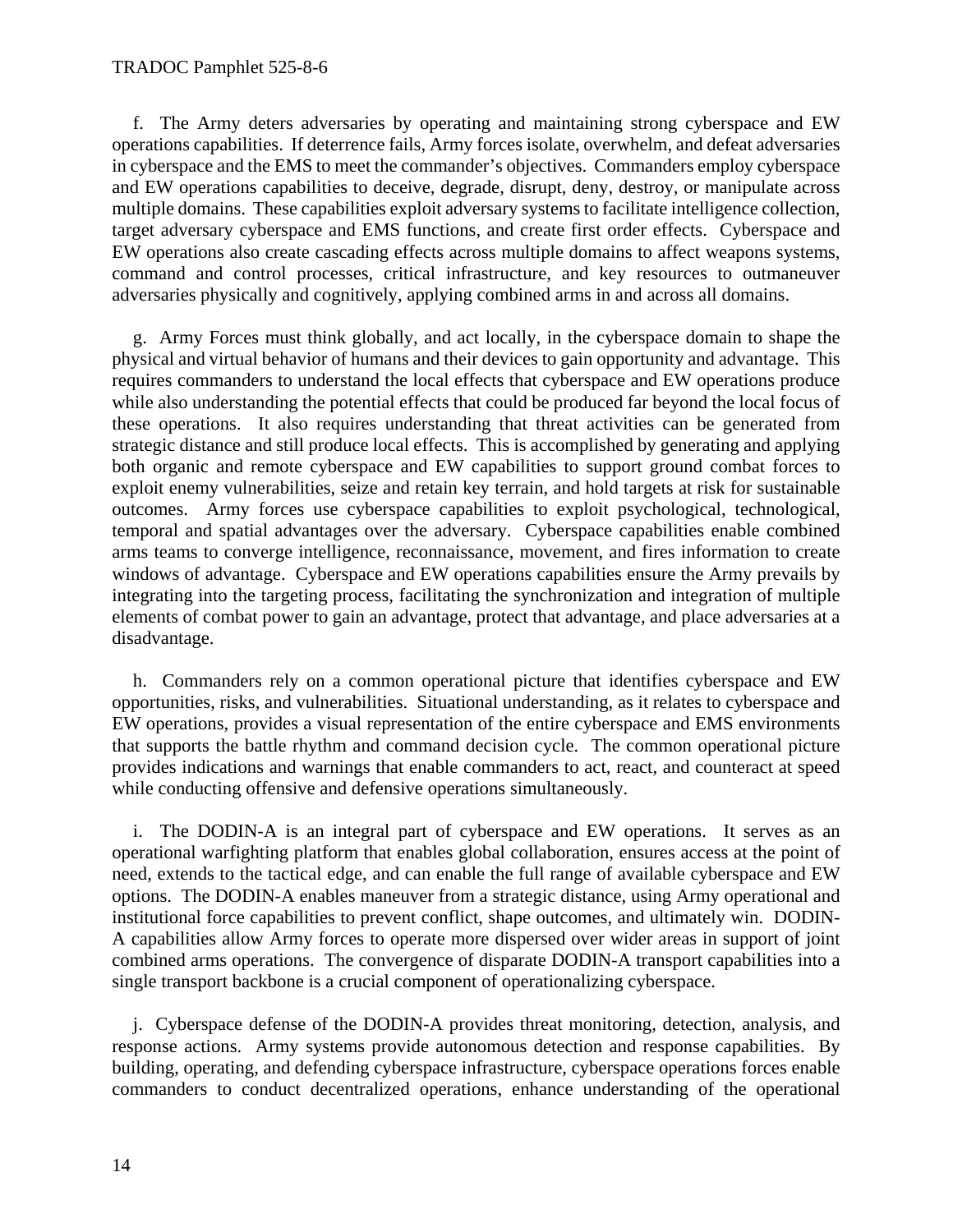environment, and transition rapidly between operations. A defended and resilient DODIN-A is essential in establishing and supporting multifunctional battle teams conducting disaggregated maneuver.

k. Army cyberspace and EW operations provide synchronization and integration of cyberspace and EW into the intelligence, planning, and targeting processes to achieve required cyberspace effects. Cyberspace enabled cross-domain and counter-fire sensors improve commander's situational understanding, and support suppression or destruction of enemy fires systems. Authorities required for approval of cyberspace effects are clear, and an efficient approval process allows commanders to seize opportunities, and produce cyberspace effects at the time and place of their choosing to achieve localized effects by extending cyberspace capabilities to the tactical edge. Cyberspace and EW operations provide effects as part of an integrated fire support plan, while also assisting in combat assessment.

l. The Army counters cyberspace and EW threats, mitigates degraded access to cyberspace and the EMS, and takes local actions against enemy cyber electromagnetic capabilities to achieve local effects.<sup>[30](#page-37-30)</sup> Army forces detect and disrupt adversaries' cyberspace enabled operations while effectively performing emissions control and other means of signature management. Mission command systems provide external connectivity to global support networks; however, units are not dependent on continuous connectivity to fight. Army forces possess the ability to operate with degraded or denied access to cyberspace, space, and the EMS. Army forces coordinate their efforts across all domains, the EMS, interorganizational partners, and allies.<sup>[31](#page-37-31)</sup>

m. To achieve full integration of cyberspace, EW, and SMO, cyberspace operations requires advanced detection, characterization, presentation capabilities, and adaptive EMS systems. Cyberspace and EW operations provide commanders the ability to conduct operations in and through the EMS at a time and place of their choosing, while avoiding electromagnetic detection. Minimizing or masking system signatures and using concealment, deception, and advanced decoy systems which can replicate multiple signatures including thermal and radio frequency confuse enemy targeting.

n. Cyberspace and EW operations provide capabilities that enhance the impact to potential adversaries in both the physical dimension and cognitive functions creating multiple dilemmas. The Army uses cyberspace and EW capabilities to support information warfare. Information warfare fully encompasses and broadens current information operations and spans several capabilities and functions such as: military information support operations, military deception, operations security, EW, physical attack, special technical operations, information assurance, DODIN-A operations, public affairs, and civil-military operations.

o. Army forces incorporate cyberspace and EW operations as fundamental and habitual components of its leader development, education and training effort to produce and maintain a highly capable military and civilian cyberspace operations workforce. The scope of cyberspace operations leader development, education, and training will change across all ranks, positions, and organizational command structures. The Army uses a common baseline of training for personnel to reduce risk posed by the weakest link in cybersecurity, the user.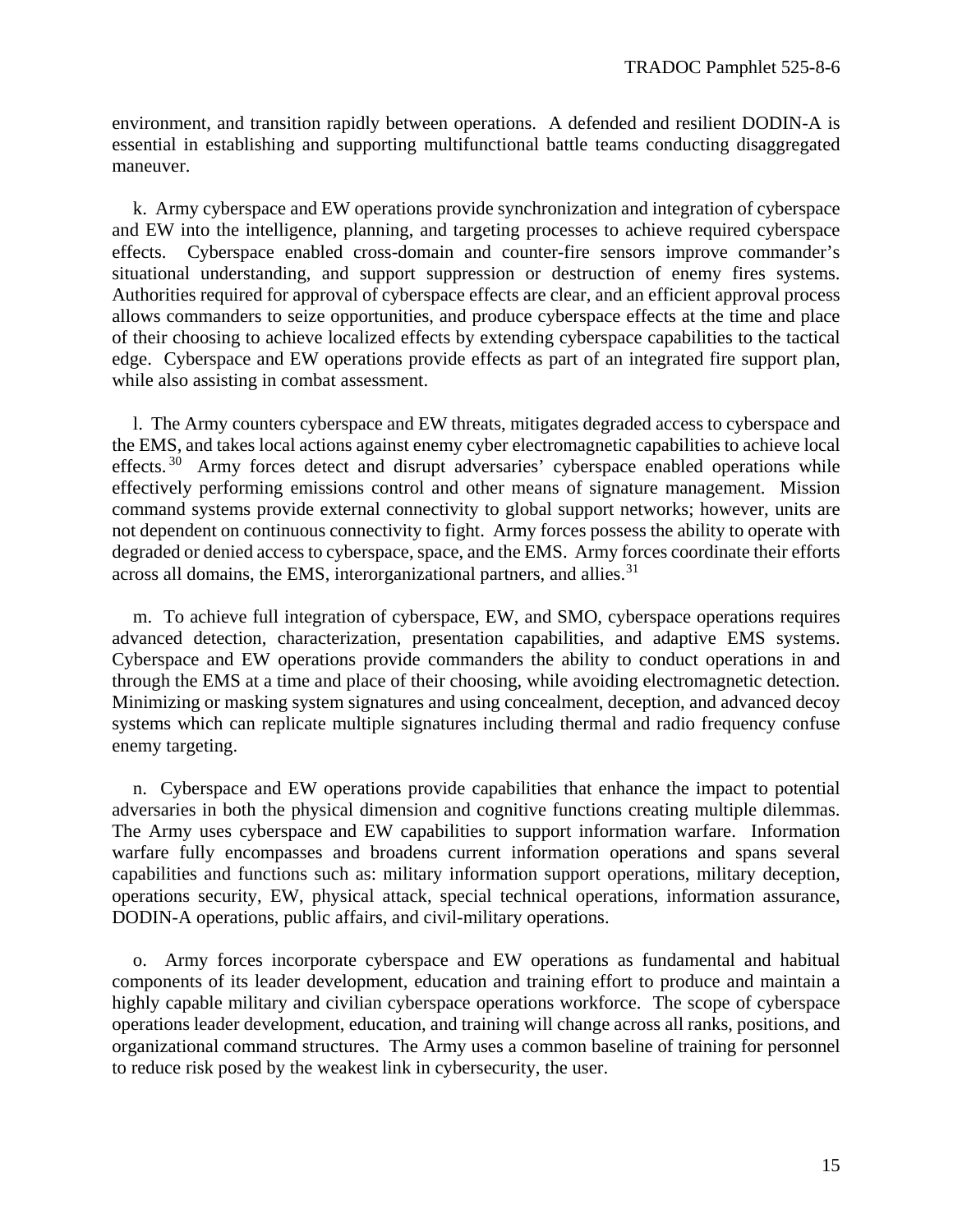p. The Army unit training construct builds on individual Soldier and leader cognitive, interpersonal, cultural, and technical skills developed in the institutional learning environment. The Army achieves realistic training environments in cyberspace and the EMS by providing complex and challenging collective unit training opportunities that transform individual adaptive skills into adaptive collective skills that strengthen unit readiness. To be adaptive, the unit cyberspace training environment is responsive to commanders' and leaders' training programs; it will be scalable and tailored, and capable of quickly adjusting to a changing operational environment marked by a contested cyberspace domain. The future training construct achieves adaptive training in new and markedly different ways from how the Army trains today through the integration of training environments, leveraging technology, and innovative management of training support to meet commanders' and leaders' training requirements.<sup>[32](#page-37-32)</sup>

q. The Army invests significantly in the human dimension to recruit, train, and develop technologically capable people for the cyberspace and EW workforce. Assessments that identify technical aptitude will assist the Army in putting the right people onto the best professional development path, and it will help shape and direct individual training and education.

r. Acquisition practices are reformed to acquire critical cyberspace technologies rapidly.<sup>[33](#page-37-33)</sup> In their current forms, the Joint Capabilities Integration and Development System process and Army capabilities development processes, described in TRADOC Regulation 71-20, do not afford the speed and flexibility the Army requires to innovate, develop, and field capabilities for cyberspace operations. [34](#page-37-34) To be more responsive, the Army must also improve basic research, applied research, and advanced technology development and the ability to rapidly transition these into fielded solutions to support cyberspace operations.

s. The Army balances near-term requirements with future development investments to support innovation. Army leaders assess what is possible and prioritize promising technologies.<sup>[35](#page-37-35)</sup> The research and development communities apply an analytical framework to select candidate technologies that have potential to address warfighting challenges and capability gaps.<sup>[36](#page-37-36)</sup> Testing and analysis includes predictive modeling. As technological innovation speeds, it becomes harder for a centrally planned acquisition system to keep up and stay ahead. Army leadership will recommend changes to policy and U.S. code to ensure access to advanced technology.<sup>[37](#page-37-37)</sup>

# <span id="page-19-0"></span>**3-4. Supporting ideas**

a. Successful operations in the cyberspace domain require very specific expertise in information theory, computer science, and related sciences, and then applying this expertise to military tactics, operations, and strategy. Providing this expertise requires a highly skilled and trained military and civilian workforce that places a premium on analytical skills and critical thinking. Army recruitment and retention activities identify opportunities to grow the cyberspace talent pool, promote cybersecurity education, and develop a strong cybersecurity career field. Providing the support to achieve this institutional Army foundation for cyberspace and EW operations produces a resilient, protected, multi-tiered, and rapidly configurable network. This network enables an information advantage in support of Army and joint combined operations, supports Soldier requirements, and is responsive to commanders throughout all phases of operations in all operational environments.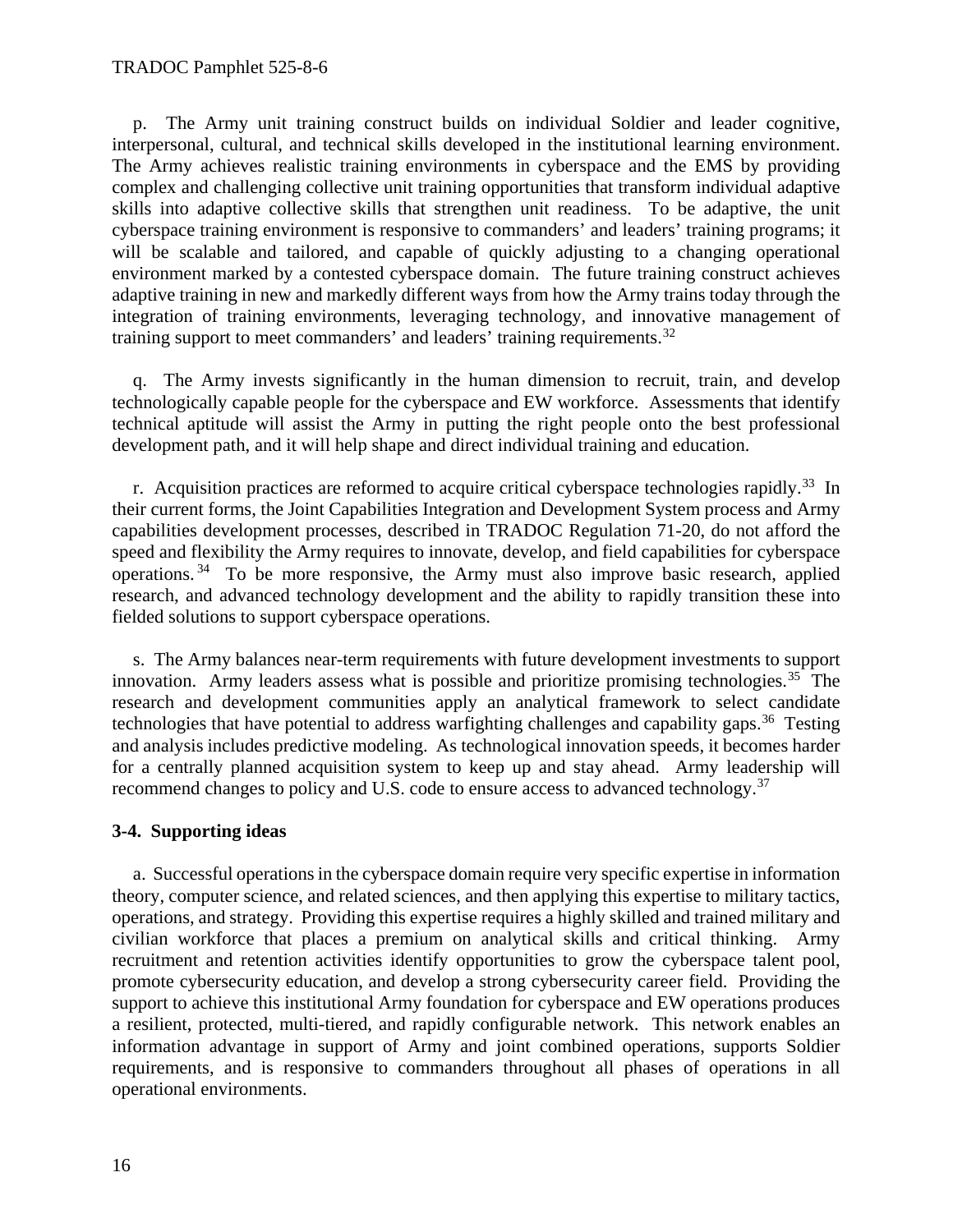b. The Army adapts and expands the current, learner-centric Army learning model and its continuously adaptive learning approach.<sup>[38](#page-37-38)</sup> The future career-long continuum integrates unit training, military education, self-development, and experience into a holistic learning approach that synchronizes with Army talent management.

c. Cyberspace and EW operations support all warfighting functions and facilitate joint combined arms operations. The Army provides strong and resilient cyberspace and EW forces capable of supporting operational demands through technologies that minimize bandwidth constraints, centralize computing operations in a common operating environment, and standardize the provisioning of network services across the Army.

d. Operational cyberspace.

(1) Offensive cyberspace operations project power by applying force in and through cyberspace to deny and manipulate the adversary's access to the cyberspace domain. Army forces mass effects, by employing kinetic and non-kinetic actions, leveraging all capabilities available to gain advantages in cyberspace and the EMS in support of commander's objectives. Cyberspace operations generate and exert combat power in and through cyberspace as part of a combined arms team. Effects delivered from cyberspace can be both kinetic and non-kinetic, and can span all domains based on the commander's intent. Army cyberspace operations leaders, staffs, formations, elements and teams, spanning all echelons, enable freedom of maneuver and action in the cyberspace domain, and deliver decisive cyberspace effects during joint combined arms operations.

(2) DCO consists of activities to protect against, detect, characterize, counter, and mitigate cyberspace threat events generated by adversary cyberspace operations. DCO are intended to defend DOD or other friendly networks. DCO preserves the ability to utilize friendly force cyberspace capabilities passively and actively while protecting data, networks, and other designated systems.

(3) DODIN-A operations consist of actions taken to design, build, configure, secure, operate, maintain, and sustain communications systems and networks in a way that creates and preserves data availability, integrity, confidentiality, user/entity authentication, and non-repudiation. The DODIN-A is the baseline cyberspace platform for Army operations. DODIN-A operations include proactive measures such as configuration control, patching, information assurance measures and training, physical security, secure architecture design, operation of host-based security systems and firewalls, and encryption of data.

(4) EW is any military action involving the use of electromagnetic and directed energy to control the EMS or to attack the enemy. EW consists of three functions: electronic attack, electronic protection, and electronic warfare support. (These functions are referred to as divisions in joint doctrine.) [39](#page-37-39)

(5) Intelligence, surveillance, and reconnaissance include activities in cyberspace conducted to gather intelligence from target and adversary systems that may be required to support future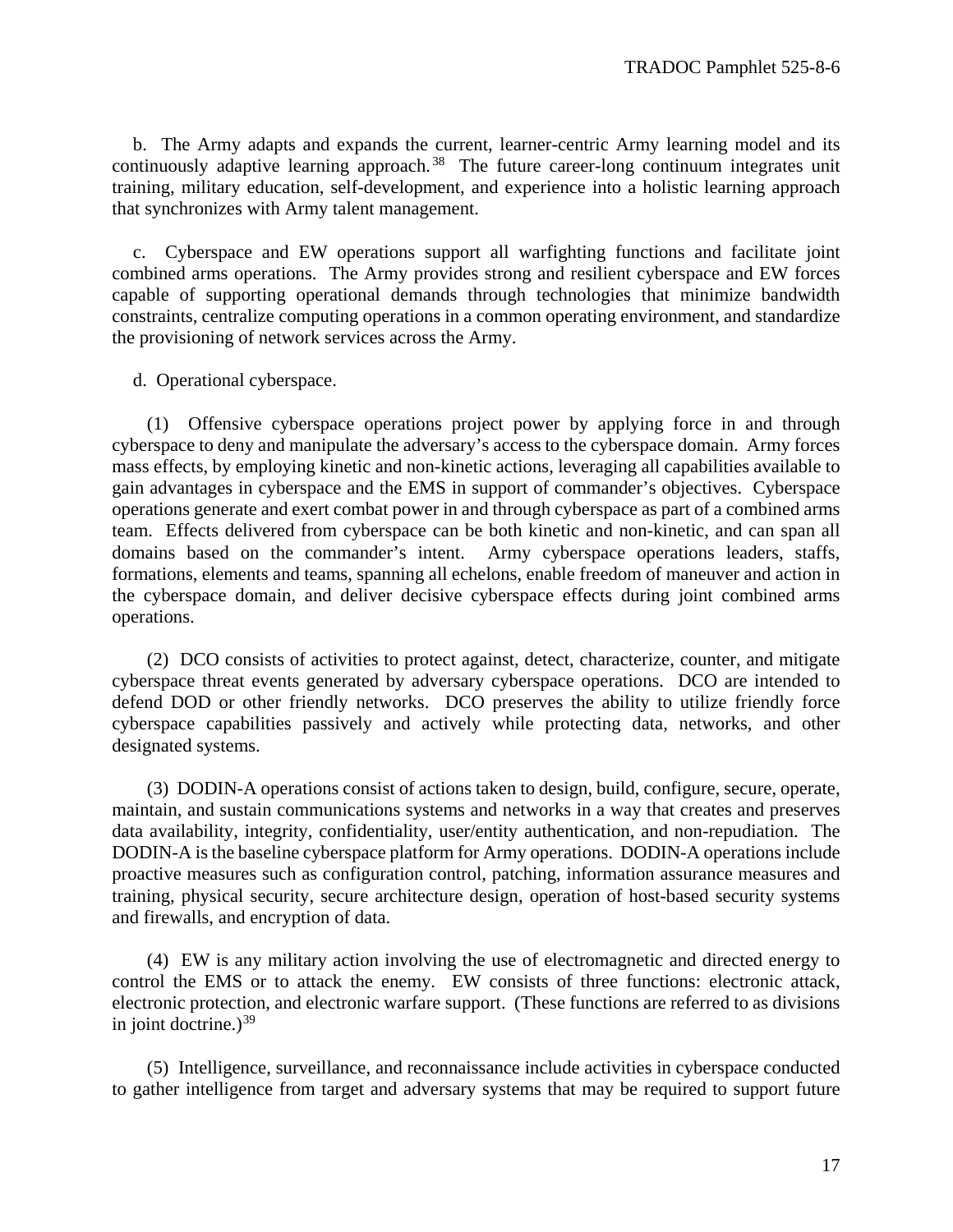operations. Intelligence, surveillance, and reconnaissance contributes directly to cyberspace situational understanding as it enables the commander to defend the network, target threats, and integrate early warning concurrently to manage risk.

(6) Operational preparation of the environment in support of cyberspace and EW operations consists of predictive analysis used in conjunction with intelligence and non-intelligence enabling activities, conducted to plan and prepare for potential follow-on military operations. Army cyberspace and EW forces will use operational preparation of the environment to gain and maintain access to systems and processes, and to position capabilities to facilitate follow-on actions. This operational preparation of the environment will include identifying data, software, system and network configurations, or physical structures connected to, or associated with, the network for the purposes of determining system vulnerabilities; and actions taken to assure future access and/or control of the system, network, or data during anticipated hostilities.

(7) Situational understanding in cyberspace is the requisite current and predictive knowledge of cyberspace and the OE upon which cyberspace operations depend, including all factors affecting friendly and adversary cyberspace forces. Improved cyberspace situational understanding enables informed decision-making at all levels, through flexible and focused products and processes.

# e. Operational EMSO.

(1) EMSO represents a distinct enduring capability to provide Army commanders an advantage within the EMS. EMSO provides the commander with the means to achieve desired effects in cyberspace through the EMS. Because EMS links and wireless infrastructure comprise part of the physical network layer of cyberspace, Army EMSO capabilities will be essential to the successful operation of the DODIN-A, associated sensors, as well as unmanned ground and aerial platforms.

(2) Commanders rely on freedom of maneuver in the highly contested and congested EMS to realize the full potential of Soldiers and systems. Army forces have the capacity to see, understand, operate in, and defend the EMS in all phases of operations.

(3) The ability to integrate and direct EMS-enabled assets at all levels of command is critical to effective operations. Electronic attack and use of directed energy require integration within the staff planning process across all warfighting functions. Use of the EMS for communications requires prioritizing and coordinating with other users to optimize bandwidth usage. EW support and signals intelligence monitoring synchronize to maximize effective and efficient use of limited assets.[40](#page-37-40)

(4) Commanders protect personnel, facilities, and equipment from any effects of friendly or enemy use of the EMS that degrade, neutralize, or destroy friendly combat capability.

(5) The Army uses cyberspace and EW operations capabilities to plan and manage use of the EMS and combat the strengths, and exploit vulnerabilities, of an evolving range of threat EW capabilities. These actions deny opponents an actual or perceived advantage in the EMS and support freedom of action and positions of advantage across the EMS. Army cyberspace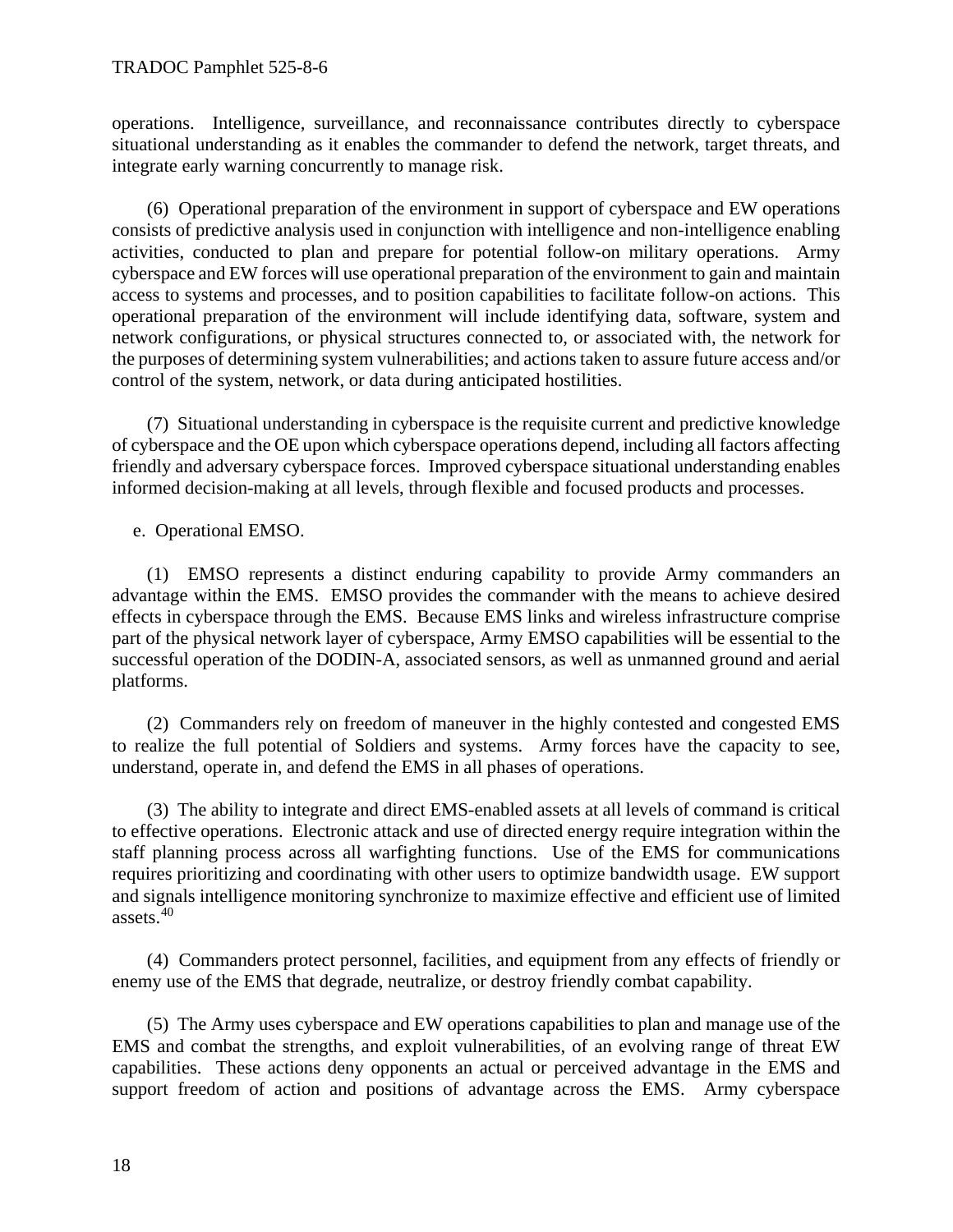operations capabilities sense, intercept, identify, locate, and distinguish between the sources of intentional, and unintentional radiated electromagnetic energy with increased precision. Army forces use electromagnetic energy, directed-energy, and anti-radiation weapons to attack the enemy, while simultaneously protecting Soldiers, facilities, and equipment from adverse effects of enemy use of the EMS.

f. Expanded cyberspace operations authorities gained through strong policy guidance.

(1) Many effects of cyberspace operations require considerable legal and policy review. This review often creates lengthy lead times during the planning and preparation phases, even though the effects may occur nearly instantaneously once executed. The Army uses the appropriate policy and authorities to coordinate with other agencies to conduct actions in and through cyberspace and the EMS.

(2) Army forces use policies that address the cyberspace domain holistically to successfully support joint combined arms operations. The Army possesses clear authorities and policies to deter, prevent, detect, defend against, respond to, and remediate hostile actions in cyberspace. The authorities and rules of engagement for cyberspace operations will continue to evolve, this evolution will continue to accelerate as the understanding of the cyberspace domain continues to mature.

g. Science and technology.

(1) Science, technology, and engineering shape the cyberspace operational environment, and drive cyberspace evolution. Private industry research and development are the catalyst for change in cyberspace. Gaining advantages in cyberspace and denying them to U.S. adversaries is achieved through futuristic, automated networks, which depend upon the same scientific knowledge base as that of the commercial technology environment. The Army leverages commercial innovation while also undertaking its own critical science and technology investments to develop cyberspace capabilities fully.

(2) Automated capabilities will provide commanders with improved situational understanding. These automated capabilities process a vast amount of data instantly, and then target adversaries to ensure they cannot seize the initiative effectively. Next generation analytics and decision support systems, with minimal operator interaction, enable the Army to build, operate, and defend its network while simultaneously defeating cyberspace attacks.

(3) Commanders employ fully automated cyberspace operations countermeasure systems to maintain freedom of action and initiative on the battlefield, and identify cyberspace events that degrade, disrupt, or destroy battlefield systems and networks. Army forces employ active defenses against malicious activities and support execution of counter offensive actions against aggressors in cyberspace.

(4) Army forces develop techniques to hide, mask or deceive adversary attempts to detect EMS signatures. Mitigating vulnerability requires developing more agile and redundant systems, employing passive sensors, and increasing position, navigation, and timing (PNT) assurance.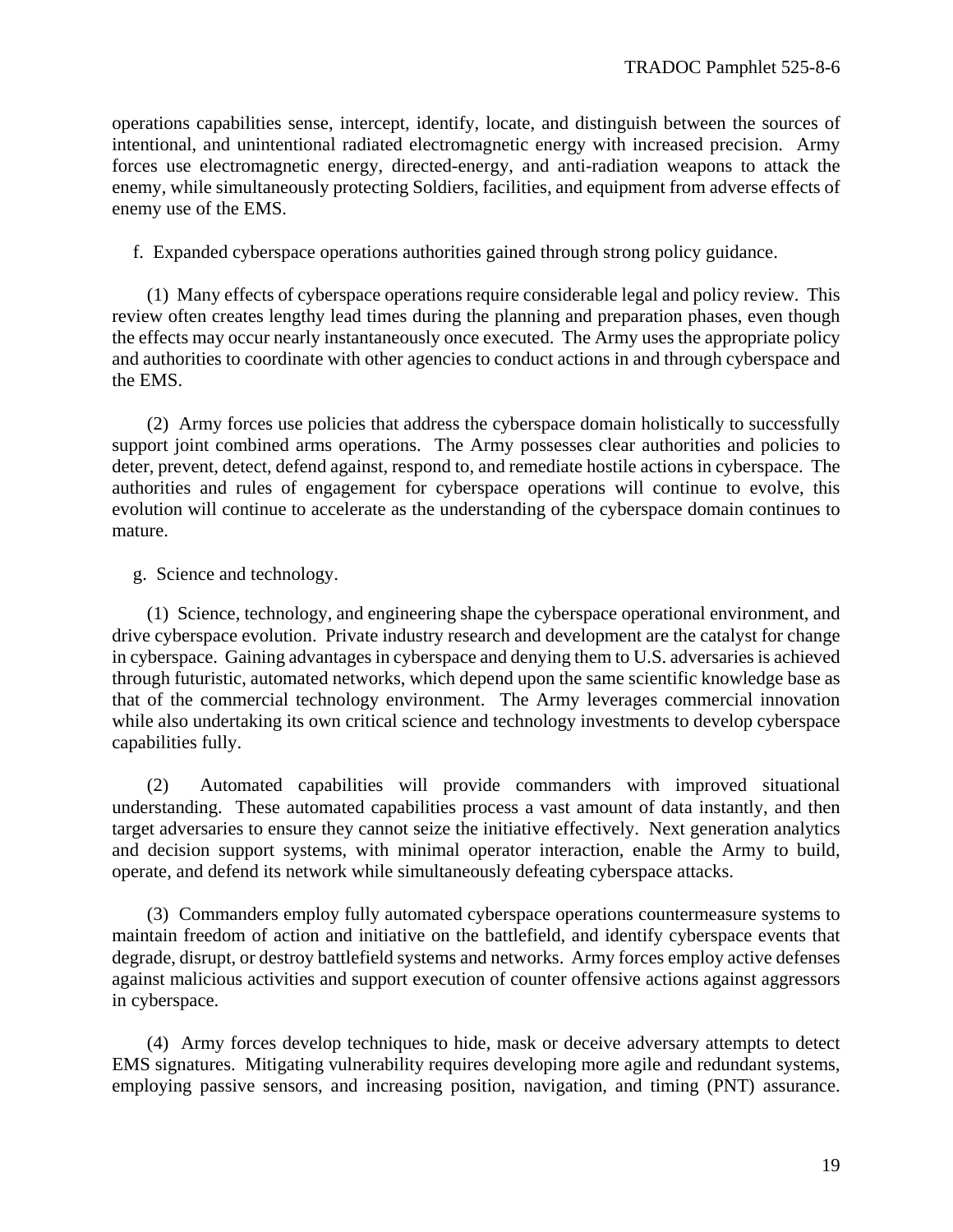Improving reliance involves hardening of systems against EMS attack and building alternatives to a single point of failure.

(5) The Army employs more expeditionary cyberspace operations capabilities reducing the size, weight, and power of many cyberspace and EMS systems to make them more suitable for employment by remote, robotics, and autonomous systems. The Army deploys advanced antenna technology and dynamic spectrum access capabilities to increase efficient use of the available EMS.

h. Modeling and simulation.

 (1) Army forces utilize state of the art modeling and simulation tools. Army forces gain efficiencies and increase training effectiveness through a balanced modeling and simulation training model supported by technological advances that reduce stovepipes. Simulations integrated into field exercises and gunnery create live, virtual, and constructive events that facilitate problem solving at the tactical edge. Army forces conduct training in garrison with support from state of the art cyberspace range capabilities that provide adaptable environments to develop and enhance both collective and individual skills.

(2) Advanced capabilities to collect, process, and disseminate information enables the Army to conduct more expeditionary cyberspace and EW operations capabilities. As the Army continues to utilize robotics in future operations effectively, these platforms equipped with more sensors, can enable dynamic spectrum access capabilities to increase efficient use of the available EMS. With these tools, data sets from the Internet of Things become both collectable and manageable. These capabilities can enable new methods to employ other functions such as counter intelligence or information operations.

# <span id="page-23-1"></span><span id="page-23-0"></span>**Chapter 4 Conclusion**

a. Success in the future operational environment requires the Army to conduct cyberspace and EW operations in a holistic, synchronized, and integrated manner to exploit temporary windows of advantage to achieve positions of advantage in or across domains, the EMS, and information environment to seize, retain, and exploit the initiative to defeat the enemy. To perform these actions, the Army staffs, equips, resources, trains, and sustains cyberspace and EW operations forces and organizes them into a mix of organic and pooled resources optimally positioned to support joint combined arms operations. The Army makes cyberspace and EW operations fundamental and habitual components of its leader development, education, and training effort to produce and maintain a highly capable military and civilian cyberspace and EW operations workforce. The Army changes personnel policies to recruit and retain skilled cyberspace and EW operations personnel.

b. This concept builds on existing Army DOTMLPF-P initiatives, while providing a realistic future vision (2025-2040). It is consistent with the *Joint Cyberspace Concept* and the Army Concept Framework, as well as other cyberspace related documents. This concept outlines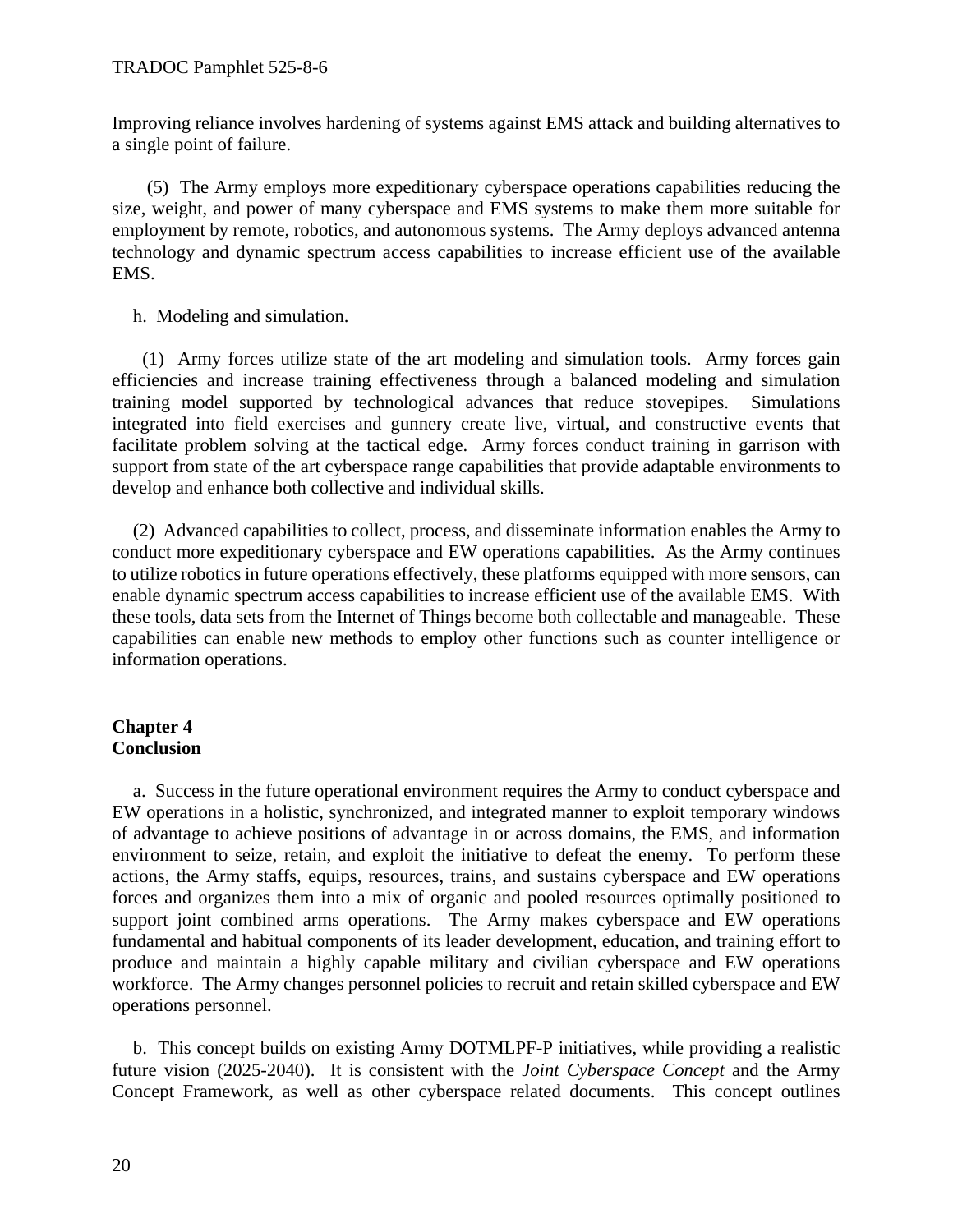cyberspace and EW operations support to multi-domain battle which allows Army forces to outmaneuver adversaries physically and cognitively, applying combined arms in and across all domains. This concept serves as a starting point to inform ongoing cyberspace and EW operations and organization efforts within the Army.

c. The Army faces a complex and challenging environment where the expanding distribution of cyberspace and EMS technologies will continue to narrow the combat power advantage that the Army has had over potential adversaries. The proliferation of cyberspace weapons and EMS capabilities are a growing threat against a cyberspace dependent Army force that relies heavily on digital technologies. These future challenges require a full range of cyberspace and EW operations capabilities to provide commanders the ability to adapt to rapidly changing missions, conduct decentralized operations over wide areas, maintain operational freedom of maneuver, exercise mission command, and gain and maintain the initiative in cyberspace and the EMS during joint combined arms operations.

# <span id="page-24-1"></span><span id="page-24-0"></span>**Appendix A References**

# **Section I Required References.**

For all references: ARs, DA PAMs, FMs, and DA forms are available at Army Publishing Directorate Home Page [http://www.usapa.army.mil](http://www.usapa.army.mil/) TRADOC publications and forms are available at TRADOC Administrative Publications at [http://adminpubs.tradoc.army.mil](http://adminpubs.tradoc.army.mil/) Joint publications are available at [http://www.dtic.mil](http://www.dtic.mil/)

# TP 525-3-1

The U.S. Army Operating Concept: Win in a Complex World

# **Section II Related References**

Capstone Concept for Joint Operations: Joint Force 2020.

Joint Cyberspace Concept

Joint Publication 3-0 Joint Operations

Joint Operating Environment 2035

Perkins, D. G. (2015, March). "Win in a complex world – but how?" *Army AL&T Magazine*, January – March 2015 pp 106-115. . Retrieved from [http://usacac.army.mil/sites](http://usacac.army.mil/sites/default/files/documents/cact/GEN%20PERKINS%20HOW%20TO%20WIN%20IN%20COMPLEX%20WORLD.pdf) [/default/files/documents/cact/GEN%20PERKINS%20HOW%20TO%20WIN%20IN%20COMP](http://usacac.army.mil/sites/default/files/documents/cact/GEN%20PERKINS%20HOW%20TO%20WIN%20IN%20COMPLEX%20WORLD.pdf) [LEX%20WORLD.pdf](http://usacac.army.mil/sites/default/files/documents/cact/GEN%20PERKINS%20HOW%20TO%20WIN%20IN%20COMPLEX%20WORLD.pdf)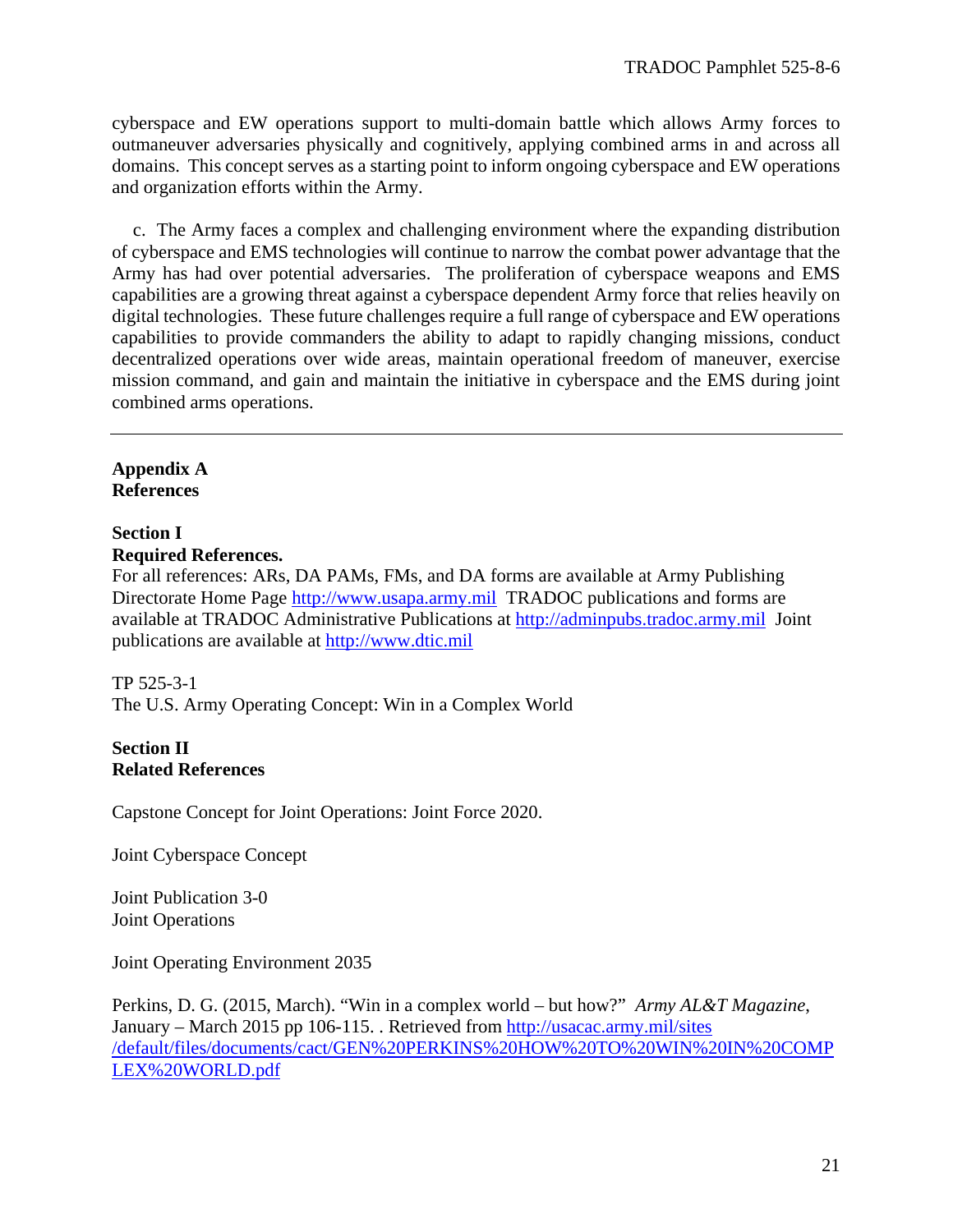The U.S. Army Cloud-Enabled Network Concept of Operations

TP 71-20-3

The U.S. Army Training and Doctrine Command Concept Development Guide

TP 525-3-0 The U.S. Army Capstone Concept

TP 525-2-1 The U.S. Army Functional Concept for Intelligence

TP 525-3-3 The U.S. Army Functional Concept for Mission Command

TP 525-3-4 The U.S. Army Functional Concept for Fires

TP 525-3-6 The U.S. Army Functional Concept for Movement and Maneuver

TP 525-3-7 The U.S. Army Human Dimension Concept

TP 525-8-3 The U.S. Army Training Concept

USSTRATCOM, Operational Concept for Electromagnetic Battle Management.

# <span id="page-25-1"></span><span id="page-25-0"></span>**Appendix B Required Capabilities**

# **B-1. Introduction**

The TP 525-8-6 describes capabilities needed to execute the missions under the conditions described within this concept. The Army's ability to leverage cyberspace and cyberspace operations capabilities is critical to its operational success. Cyberspace operations capabilities will integrate fully with other capabilities at the commander's disposal to gain advantage, protect that advantage, and place adversaries at a disadvantage. Each required capability is followed by reference paragraphs from this concept, the AOC, and the ACC.

# **B-2. Cyberspace Operations RCs**

a. A single Army information network that enables a regionally-engaged, globally-responsive, and multi-domain capable force. Future Army forces require a single, secure, and reliable network of command posts; air, ground, and waterborne platforms; dismounted leaders and Soldiers; and sensors linked by a tailorable suite of mission command applications, information services, and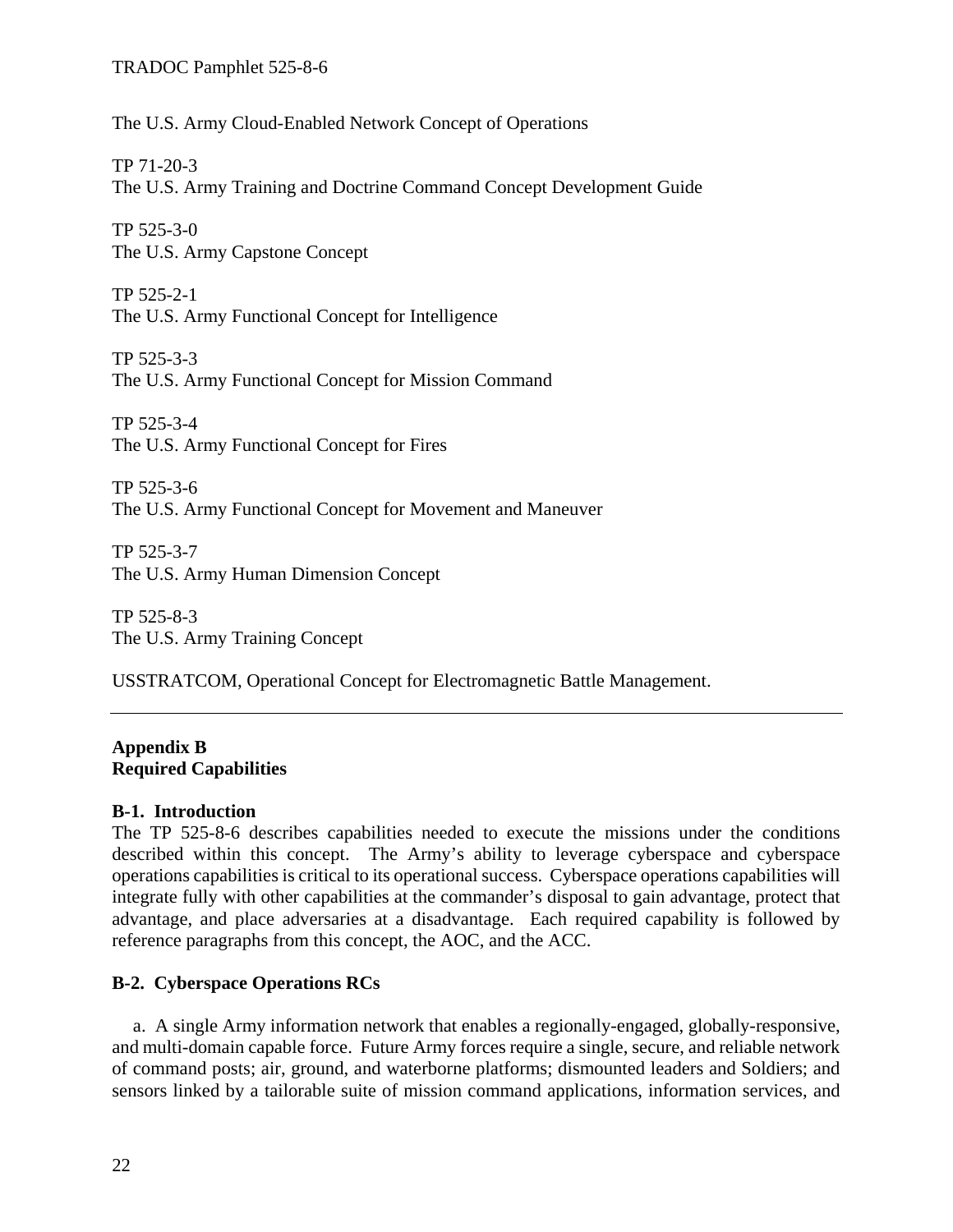communications infrastructure to enable expeditionary movement and maneuver, dispersion, decentralization, interoperability, collaboration, and uninterrupted mission command during joint combined arms operations (Army Functional Concept for Mission Command (AFC-MC): 3-4.c.(7) & F-2; AOC: 3-3.c., 3-3.e., 3-3.h., & 3-3.i.; and ACC: B-1.g.).

b. Fully integrated space and cyberspace electromagnetic operations to support multi-domain battle. Future Army forces require leaders, Soldiers, and Army Civilians who understand space, cyberspace, and electromagnetic spectrum capabilities, limitations, vulnerabilities, and interdependencies and who can integrate space and cyberspace electromagnetic operations to disrupt, degrade, or destroy enemy space and cyberspace electromagnetic capabilities and gain and maintain a technological advantage during joint combined arms operations (AFC-MC: 3-4.d.(1)& E-2.c.(4); AOC: 3-3.c.; ACC: B-1.c).

c. Advanced cyberspace capabilities to influence the behavior of people and machines. Future Army forces require the ability to build, operate, maintain, and defend friendly cyberspace, shape neutral cyberspace, and influence, attack, and exploit threat cyberspace to enable mission command and other network-based activities during joint combined arms operations (AFC-MC: 3-4.d.(3); AOC: 3-3h; and ACC: B-1.i., B-1.j., & B-1.k.).

d. A full complement of electronic warfare capabilities. Future Army forces require electronic warfare capabilities to gain or maintain advantage and freedom of action across all domains, and combat threats' strengths, exploit their vulnerabilities, and deny them advantage across the electromagnetic spectrum during joint combined arms operations (AFC-MC: 3-4.d.(4) and AOC:  $3-3.h.$ ).

e. Globally-networked and interoperable teams of joint, interorganizational, and multinational partners. Future Army forces require the ability to form and deploy rapidly multifunctional, globally-networked, and interoperable teams of Army forces and joint, interorganizational, and multinational partners that are responsive regionally to the combatant commanders' needs and the Army's institutional requirements across multiple domains and the range of military operations (AFC-MC: 3-4.c.(4); AOC: 3-3.a., 3-3.b., 3-3.d., & 3-3.g.; and ACC: B-7.c.).

# <span id="page-26-1"></span><span id="page-26-0"></span>**Appendix C Science and Technology**

# **C-1. Technology application**

a. Gaining, protecting, and exploiting the Army's cyberspace advantage is not easy. U.S. adversaries use the commercial marketplace as their combat developer, which makes them more nimble and adaptive when compared to the Army's lengthy research, development, test, evaluation, and acquisition processes. Adversaries capitalize on cyberspace and electromagnetic capabilities and activities, while those capabilities and activities too often have been peripheral to the Army's normal operations. To seize and maintain the operational and tactical advantage against adaptive adversaries, the Army must make cyberspace central to its operations requiring capabilities and the corresponding subject matter expertise to apply them.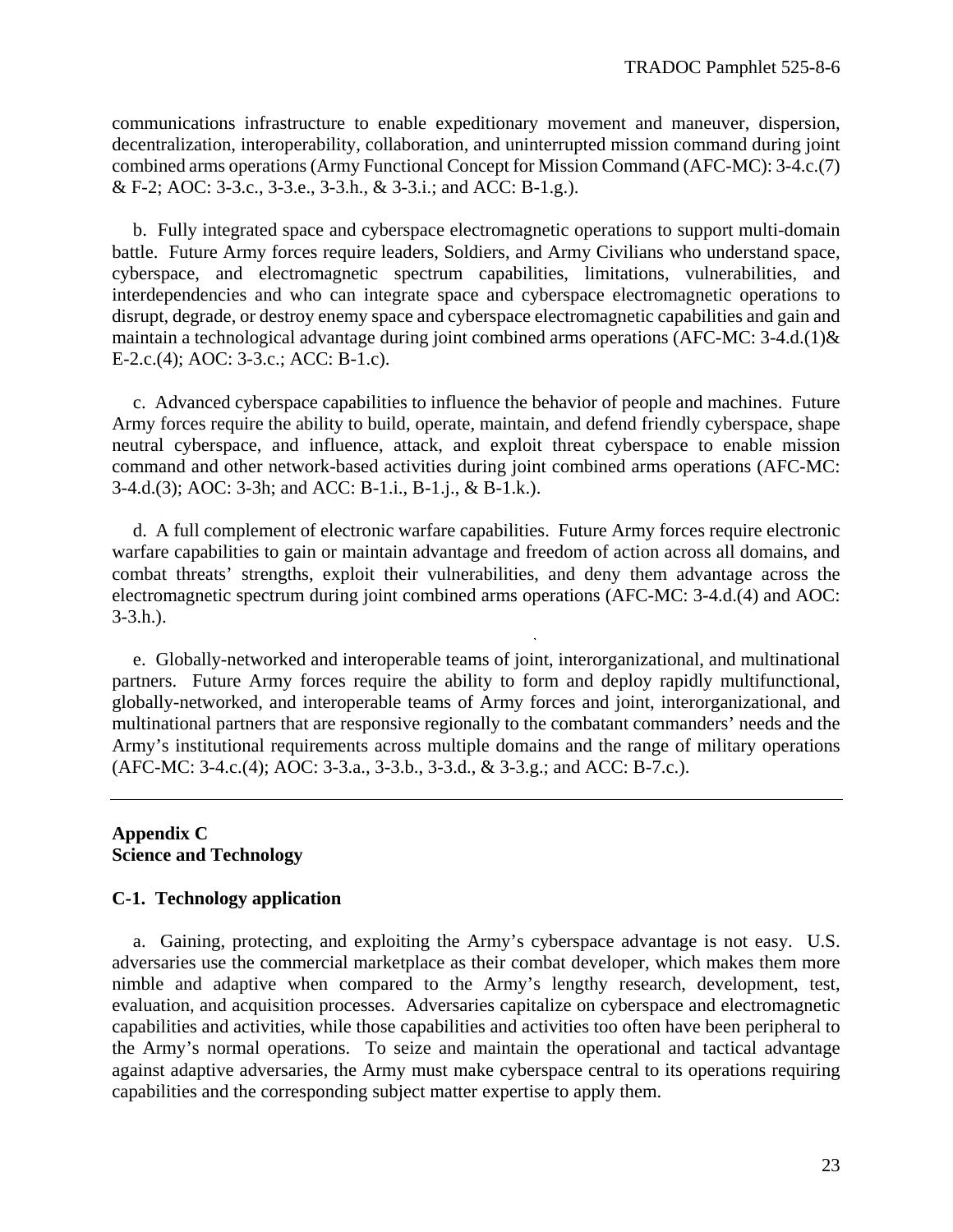b. In the near-term, the Army science and technology community will focus on developing suitable protection technologies that enhances the resilience and agility of the Army's tactical networks. Providing technologies to help enhance cyberspace situational understanding, defend in depth, and dynamic cyberspace defense requires investments in a broad set of technology categories to include: anomaly based intrusion detection, response and recovery mechanisms, and others. [41](#page-37-41)

c. For the mid through far-term, potential improvements in cyberspace technologies could be realized through advances in computing performance, bio-inspired techniques to enable network self-healing, and improved cloud architectures that offer greater potential for security policy enforcement and management. Improvements in trust assessment and validation, and hardware and software assurance capabilities allows the development of trusted network architecture's even if composed of components not fully trusted. The Army will remain vigilant against potential game changing technologies that could jeopardize the security posture of its networks; for example, 3D printing could allow malicious counterfeit components to invade the supply chain and the power of quantum communication techniques could allow adversaries to compromise cryptographic algorithms and keying schemes.

# **C-2. Cyberspace science and technology investment areas**

a. To ensure future capability superiority the following science and technology investment areas for the near term should be addressed:

(1) Cyber situational understanding. Situational understanding in cyberspace is developed through a family of interactive, interoperable, and critical technologies that will facilitate maneuver planning, collaboration, and synchronization through integration with the commander's user-defined operational picture. Technologies that support situational understanding in cyberspace will be fielded within the Army's command post computing environment, establishing a framework to integrate fielded and emerging cyberspace capabilities into combat operations.

(2) Integrated EW. As wired and wireless technology use, has proliferated the Army has become more dependent on these technologies. This dependence places emphasis on developing and operationalizing EW as an integrated battlefield capability that enhances situational understanding, improves force protection, enables dominant maneuver, and aids in precision lethality.

(3) Enhanced SMO. SMO are the interrelated functions of EMS resources managing, frequency assignment, host nation coordination, and spectrum management policy monitoring that enable the planning, management, and execution of operations within the electromagnetic operational environment during all phases of military operations.

(4) Future waveforms. To bring cyberspace operations to the tactical edge, the Army will develop and implement upgrades to tactical networking waveforms to increase capacity, flexibility, robustness, and simplicity of operations. The waveform(s) will provide high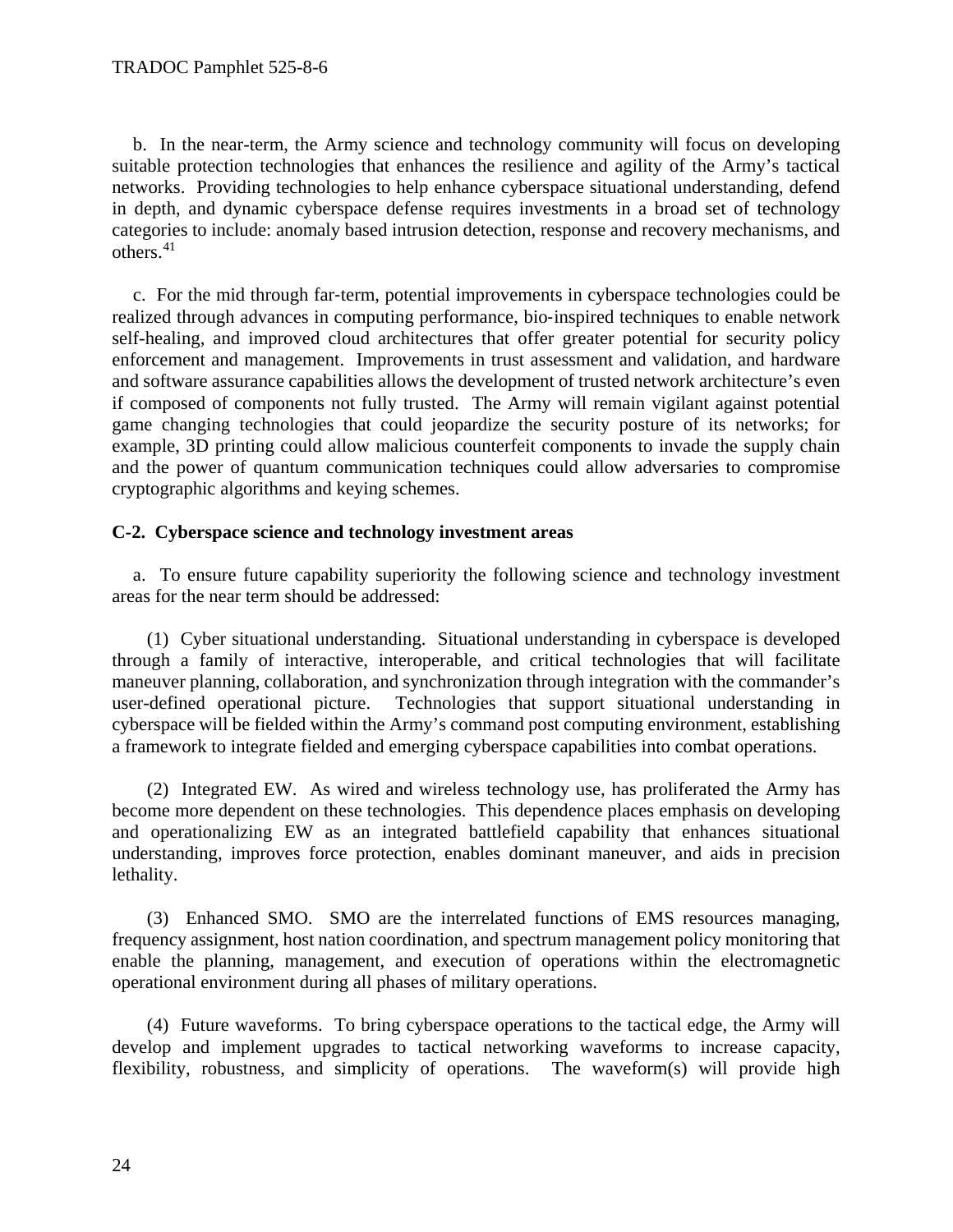throughput (data rates that support tactical requirements) to users within a tactical area of operations and utilize advanced low probability of intercept, detect, and exploit technologies.

(5) Hardware and software convergence. Develop and implement hardware and software standards that enable condensing multiple mission command, intelligence, and EW systems and functions into a common chassis with synchronized and concurrent operation. This capability allows synchronized multiple use of antennas, reduce the amount of cabling and connections required, and generally reduce the size, weight, and power required for mounted and dismounted cyberspace operations.

b. Changes in the cyberspace domain continue to accelerate. In the last two decades, cyberspace has transformed radically how the Army operates and wages war. This transformation is not complete. Cyberspace will continue to grow, and is projected to reach over 100 billion connected devices within the next 10 years. The Army should monitor the following technologies as potential areas of far-term investment.

(1) Autonomous active cyber defense. Develop systems which provide the ability for autonomous network defense through a collection of synchronized, real-time capabilities to discover, define, analyze, and mitigate cyber threats and vulnerabilities without direct human intervention. This capability includes sensor-based artificial intelligence that learns and manages network topologies.

(2) Defensive cyber operation tools. Provide the ability for the network to absorb the shock of a cyber-attack, identify adversary actions, respond with pre-determined actions, and ensure mission continuity. The DODIN-A will assess, compose, and deploy cyber elements with known and predictable confidence in their identity, functionality, and content. The Army leverages a joint and holistic industry approaches to develop secure systems that adapt and maneuver automatically to reduce, counter, and evade cyber-attacks. Capabilities associated with DCO tactical support and enhance cyber situational understanding efforts.

(3) Autonomous cognitive radio frequency. A capability that provides a fully adaptive and reconfigurable radio frequency architecture that is agnostic to waveforms and standards. Radios will have a cognitive capability to operate in any frequency band with any modulation using multiple access specifications, depending on the restrictions of the environment and overall EM operating conditions.

(4) Assured PNT. Assured PNT is a cross cutting capability that provides access and integrity to PNT information in global positioning system-denied environments. Assured PNT focuses on providing resilient and robust PNT, in a scalable architecture, that spans various levels of protection or PNT assurance levels. As technological threats increase, Assured PNT focuses on developing a resilient PNT capability for the Army.

(5) Communications under extreme radio frequency conditions. Provide technologies and techniques that address communications in severe jamming situations and adapt to various jamming and interference sources. The technical objective is to innovate and integrate capabilities through all domains for adaptive interference suppression. This technology development phase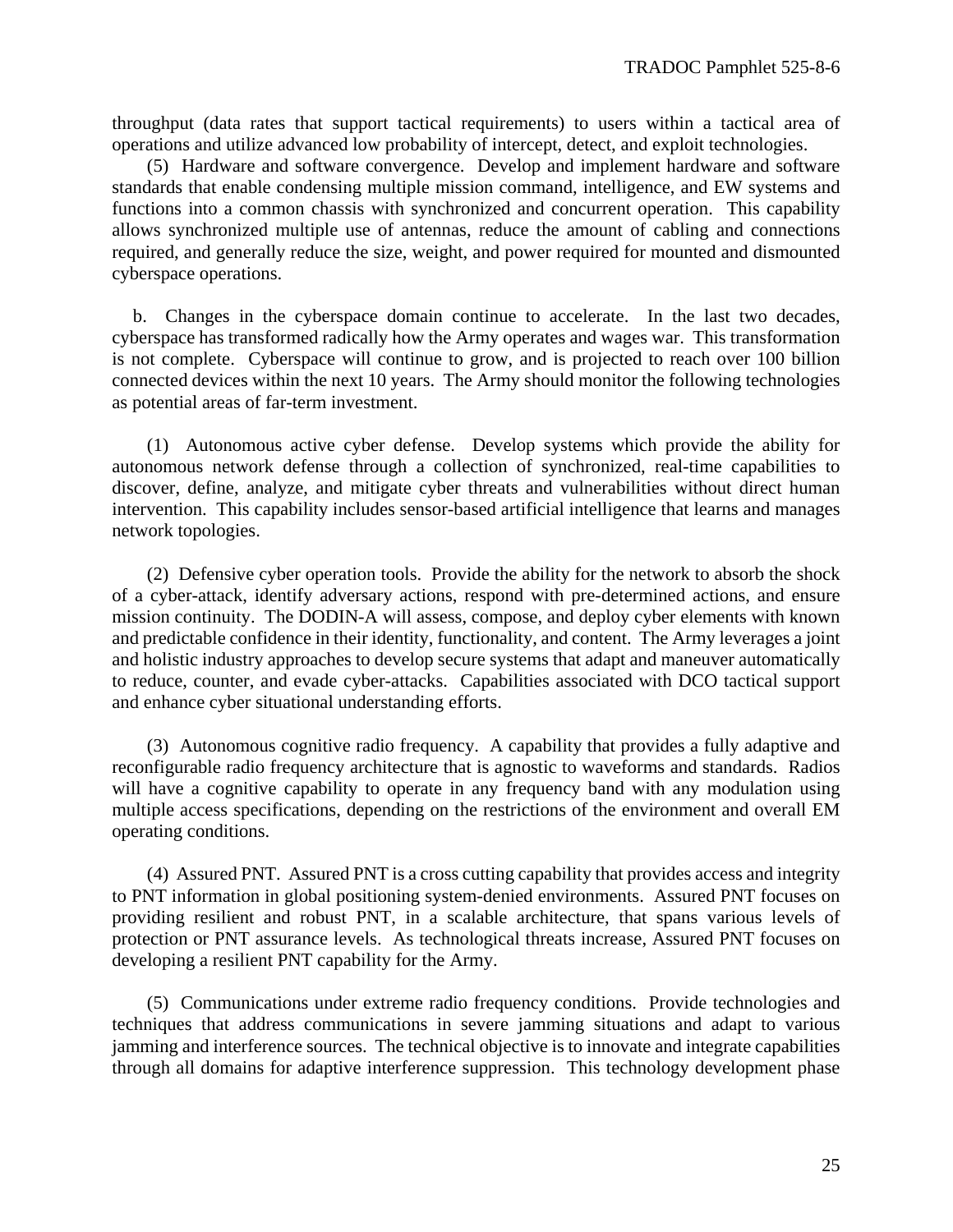will establish relevant technologies appropriate for the constraints and typical missions of various platforms.

# <span id="page-29-1"></span><span id="page-29-0"></span>**Appendix D Risk**

a. There are some potential risks associated with adopting the ideas proposed in this concept. Therefore, commanders, leaders, and force developers at all levels must devise and implement strategies to manage risk.

b. Inadequate integration of cyberspace operations into operational planning may result in Army units not achieving the full effects of combined arms or benefitting from the cross-domain effects of cyberspace operations. It also places the Army's contribution to joint combined arms operations at risk. Commanders can mitigate this risk through education and training to ensure staff and planners understand the value and application of cyberspace operations, and then reinforce their integration during all command post and field training events.

c. Insufficient resilience in systems may result in an inability to exercise mission command. The Army can mitigate this risk through proper investment and allocation of resources and personnel ensure resilient systems, increase cybersecurity technologies, training, and policies, and by routinely training in degraded environments.

d. Over reliance or dependence on information and communication systems and technologies may result in Army forces becoming incapable of operating in the absence of those systems and technologies. The Army can mitigate this risk by reinforcing basic skills in the event it is faced with operating in a degraded cyberspace environment.

e. The current acquisition process is not able to develop, field, and sustain cyberspace operations capabilities in a timely manner. Failure to acquire emerging technology rapidly and adapt organizations and doctrine for their use simultaneously, will put Army forces at a disadvantage when compared to peer competitors. The Army can mitigate this risk by streamlining the requirements process, improving capability development management, and pushing for reform of the defense acquisition process. The Army must also accept some level of risk to utilize commercial off-the-shelf technologies effectively and seek innovation by Soldiers at the tactical level of operations.

# <span id="page-29-2"></span>**Glossary**

# **Section I Abbreviations**

| <b>ACC</b>  | <b>Army Capstone Concept</b>                |
|-------------|---------------------------------------------|
| ADP         | Army doctrine publication                   |
| <b>ADRP</b> | Army doctrine reference publication         |
| AFC-MC      | Army Functional Concept for Mission Command |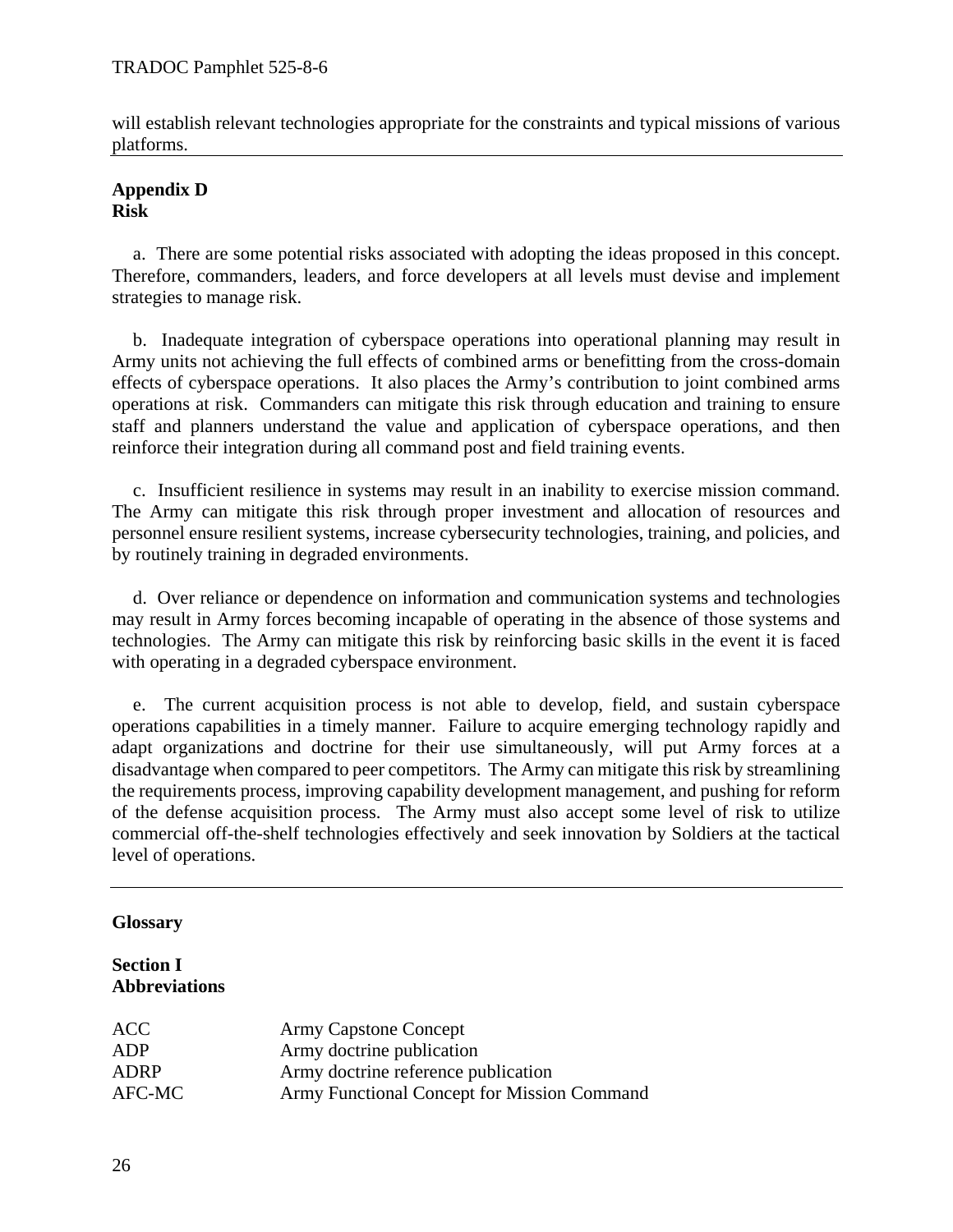| <b>AOC</b>     | <b>Army Operating Concept</b>                                                                       |
|----------------|-----------------------------------------------------------------------------------------------------|
| <b>DCO</b>     | defensive cyberspace operations                                                                     |
| <b>DIV</b>     | division                                                                                            |
| <b>DOD</b>     | Department of Defense                                                                               |
| <b>DODIN</b>   | Department of Defense information network                                                           |
| <b>DODIN-A</b> | Department of Defense information network-Army                                                      |
| DOTMLPF-P      | doctrine, organization, training, materiel, leadership, education,<br>personnel, facilities, policy |
| <b>EMS</b>     | electromagnetic spectrum                                                                            |
| <b>EMSO</b>    | electromagnetic spectrum operations                                                                 |
| EW             | electronic warfare                                                                                  |
| <b>FM</b>      | field manual                                                                                        |
| JP             | joint publication                                                                                   |
| <b>SMO</b>     | spectrum management operations                                                                      |
| <b>TRADOC</b>  | United States Army Training and Doctrine Command                                                    |
| <b>TP</b>      | <b>TRADOC</b> Pamphlet                                                                              |
| <b>TTP</b>     | tactics, techniques, and procedures                                                                 |
| U.S.           | <b>United States</b>                                                                                |
|                |                                                                                                     |

# **Section II**

**Terms**

# **assign**

To place units or personnel in an organization where such placement is relatively permanent, and/or where such organization controls and administers the units or personnel for the primary function, or greater portion of the functions, of the unit or personnel. (JP 3-0)

# **assumption**

A supposition on the current situation or a presupposition on the future course of events, either or both assumed to be true in the absence of positive proof, necessary to enable the commander in the process of planning to complete an estimate of the situation and make a decision on the course of action. (JP 5-0)

# **attach**

The placement of units or personnel in an organization where such placement is relatively temporary. (JP 3-0)

# **civil considerations**

The influence of man-made infrastructure, civilian institutions, and activities of the civilian leaders, populations, and organizations within an area of operations on the conduct of military operations. (Army Doctrine Reference Publication (ADRP) 5-0)

# **combat power**

Total means of destructive, constructive, and information capabilities that a military unit or formation can apply at a given time. (ADRP 3-0)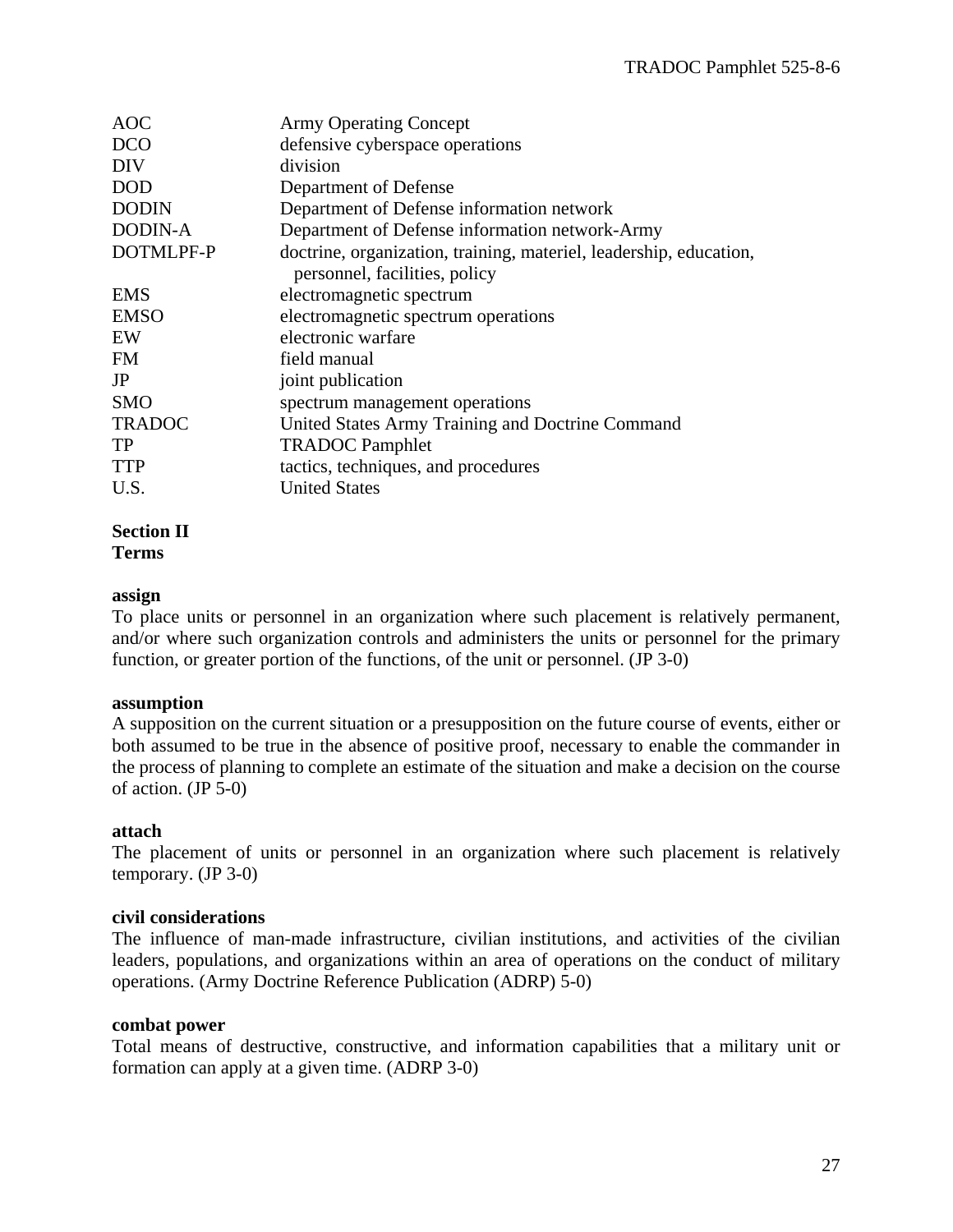# **commander's intent**

A clear and concise expression of the purpose of the operation and the desired military end state that supports mission command, provides focus to the staff, and helps subordinate and supporting commanders act to achieve the commander's desired results without further orders, even when the operation does not unfold as planned. (JP 3-0)

### **command post**

A unit headquarters where the commander and staff perform their activities. (FM 6-0)

### **common operational picture**

Single display of relevant information within a commander's area of interest tailored to the user's requirements and based on common data and information shared by more than one command. (ADRP 6-0)

### **constraint**

A restriction placed on the command by a higher command; dictates an action or inaction, thus restricting the freedom of action of a subordinate commander. (FM 6-0)

# **cybersecurity**

The prevention of damage to, protection of, and restoration of computers, electronic communications systems, electronic communications services, wire communication, and electronic communication, including information contained therein, to ensure its availability, integrity, authentication, confidentiality, and nonrepudiation. (DOD instruction 8500.01)

#### **cyberspace**

Global domain within the information environment consisting of the interdependent networks of information technology infrastructures and resident data, including the internet, telecommunications networks, computer systems, and embedded processors and controllers. (JP 1-02).

#### **cyberspace operations**

The employment of cyber capabilities where the primary purpose is to achieve objectives in or through cyberspace. (JP 1-02)

# **cyberspace superiority**

The degree of dominance in cyberspace by one force that permits the secure, reliable conduct of operations by that force, and its related land, air, maritime, and space forces at a given time and place without prohibitive interference by an adversary. (JP 3-12)

#### **data**

Unprocessed signals communicated between any nodes in an information system, or sensing from the environment detected by a collector of any kind (human, mechanical, or electronic). (ADRP 6-0)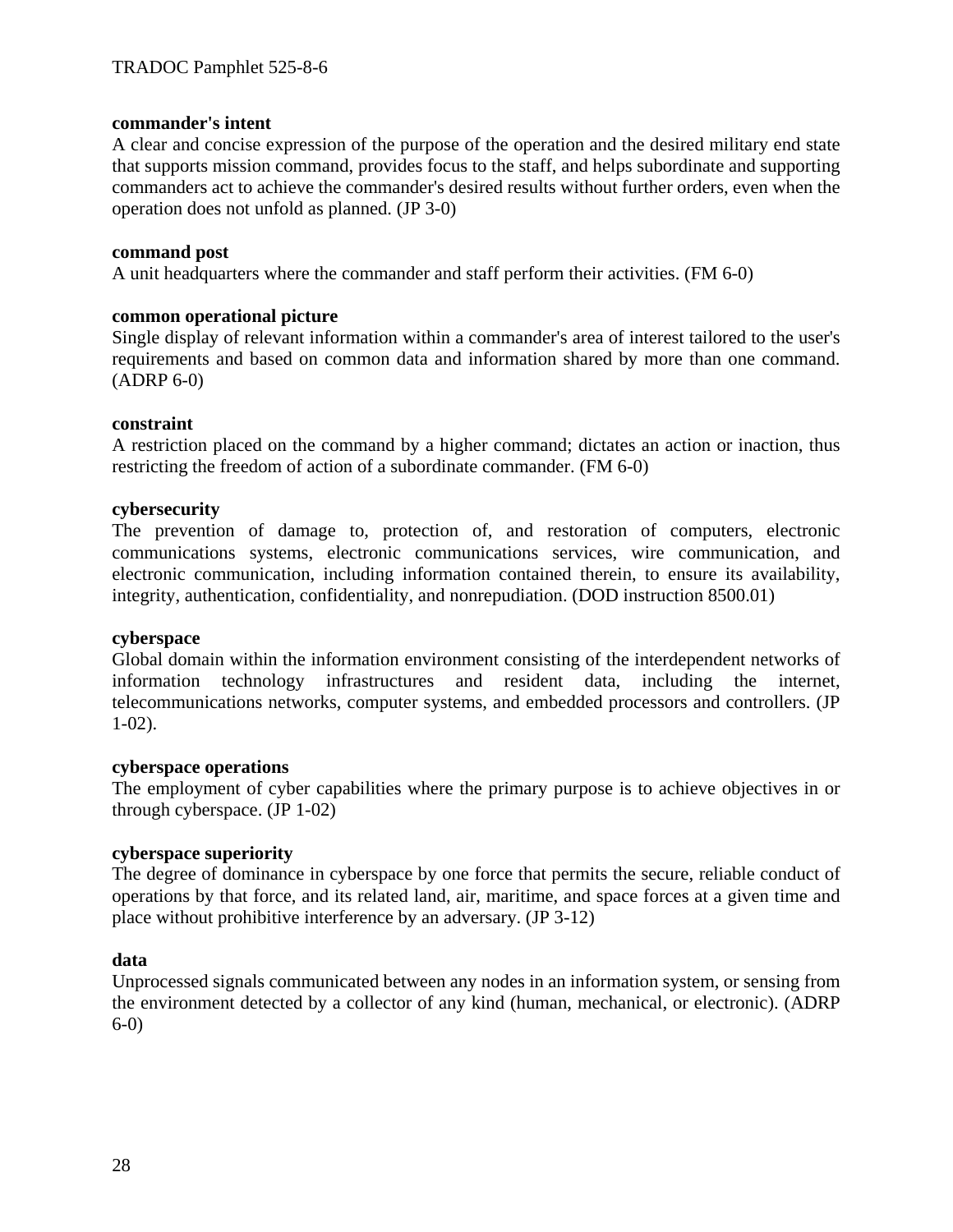### **defensive cyberspace operations**

Passive and active cyberspace operations intended to preserve the ability to utilize friendly cyberspace capabilities and protect data, networks, net-centric capabilities, and other designated systems. (JP 1-02)

### **defensive cyberspace operations -response actions**

The deliberate, authorized defensive measures or activities taken outside of the defended network to protect and defend DOD cyberspace capabilities or other designated systems. (JP 1-02)

### **Department of Defense information network**

The set of information capabilities, and associated processes for collecting, processing, storing, disseminating, and managing information on-demand to warfighters, policy makers, and support personnel, whether interconnected or stand-alone, including owned and leased communications and computing systems and services, software (including applications), data, and security services, other associated services, and national security systems. (JP 6-0)

### **Department of Defense information network-Army**

Core cyberspace infrastructure that Army forces are responsible for that is required to establish information networks and support cyberspace operations.

### **Department of Defense information network operations**

Operations to design, build, configure, secure, operate, maintain, and sustain DOD networks to create and preserve cybersecurity on the DOD information network. (JP 1-02)

### **electromagnetic spectrum management**

Planning, coordinating, and managing use of the electromagnetic spectrum through operational, engineering, and administrative procedures. (JP 6-01)

#### **electromagnetic operational environment**

The background electromagnetic environment and the friendly, neutral, and adversarial electromagnetic order of battle within the electromagnetic area of influence associated with a given operational area. (JP 6-01)

#### **electronic attack**

Division of electronic warfare involving the use of electromagnetic energy, directed energy, or anti-radiation weapons to attack personnel, facilities, or equipment with the intent of degrading, neutralizing, or destroying enemy combat capability and is considered a form of fires. (JP 3-13.1)

#### **electronic warfare**

Military action involving the use of electromagnetic and directed energy to control the electromagnetic spectrum or to attack the enemy. (JP 3-13.1)

#### **execution**

Putting a plan into action by applying combat power to accomplish the mission. (Army Doctrine Publication (ADP) 5-0)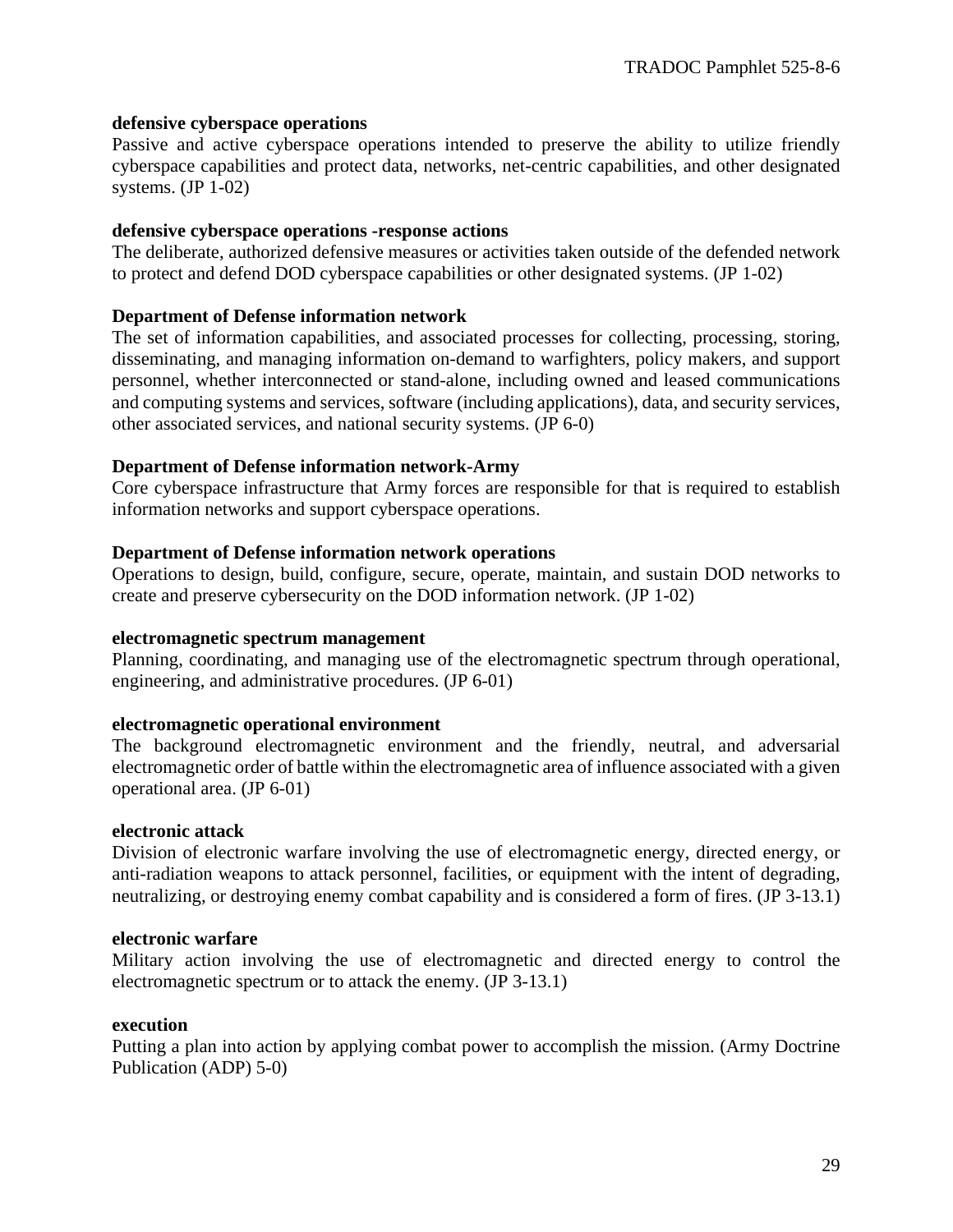# **host nation**

A nation which receives the forces and/or supplies of allied nations and/or NATO organizations to be located on, to operate in, or to transit through its territory. (JP 3-57)

# **inform and influence activities**

The integration of designated information-related capabilities in order to synchronize themes, messages, and actions with operations to inform United States and global audiences, influence foreign audiences, and affect adversary and enemy decision-making. (ADRP 3-0)

### **information environment**

The aggregate of individuals, organizations, and systems that collect, process, disseminate, or act on information. (JP 3-13)

### **information-related capabilities**

Capabilities, techniques, or activities employing information to effect any of the three dimensions within the information environment to generate an end(s). (FM 3-13)

### **information warfare**

Information warfare spans several capabilities and functions such as: military information support operations; military deception; operations security; EW; physical attack; special technical operations; information assurance; DODIN-A operations; public affairs; and civil- military operations.

#### **information environment**

The aggregate of individuals, organizations, and systems that collect, process, disseminate, or act on information (JP 3-13)

#### **information operations**

The integrated employment, during military operations, of information-related capabilities in concert with other lines of operation to influence, disrupt, corrupt, or usurp the decision-making of adversaries and potential adversaries. (JP 3-13)

#### **information requirement**

Any information element the commander and staff require to successfully conduct operations. (ADRP 6-0)

#### **integration**

The arrangement of military forces and their actions to create a force that operates by engaging as a whole. (JP 1)

# **intelligence preparation of the battlefield/battlespace**

A systematic process of analyzing and visualizing the portions of the mission variables of threat/adversary, terrain, weather, and civil considerations in a specific area of interest and for a specific mission. (FM 6-0)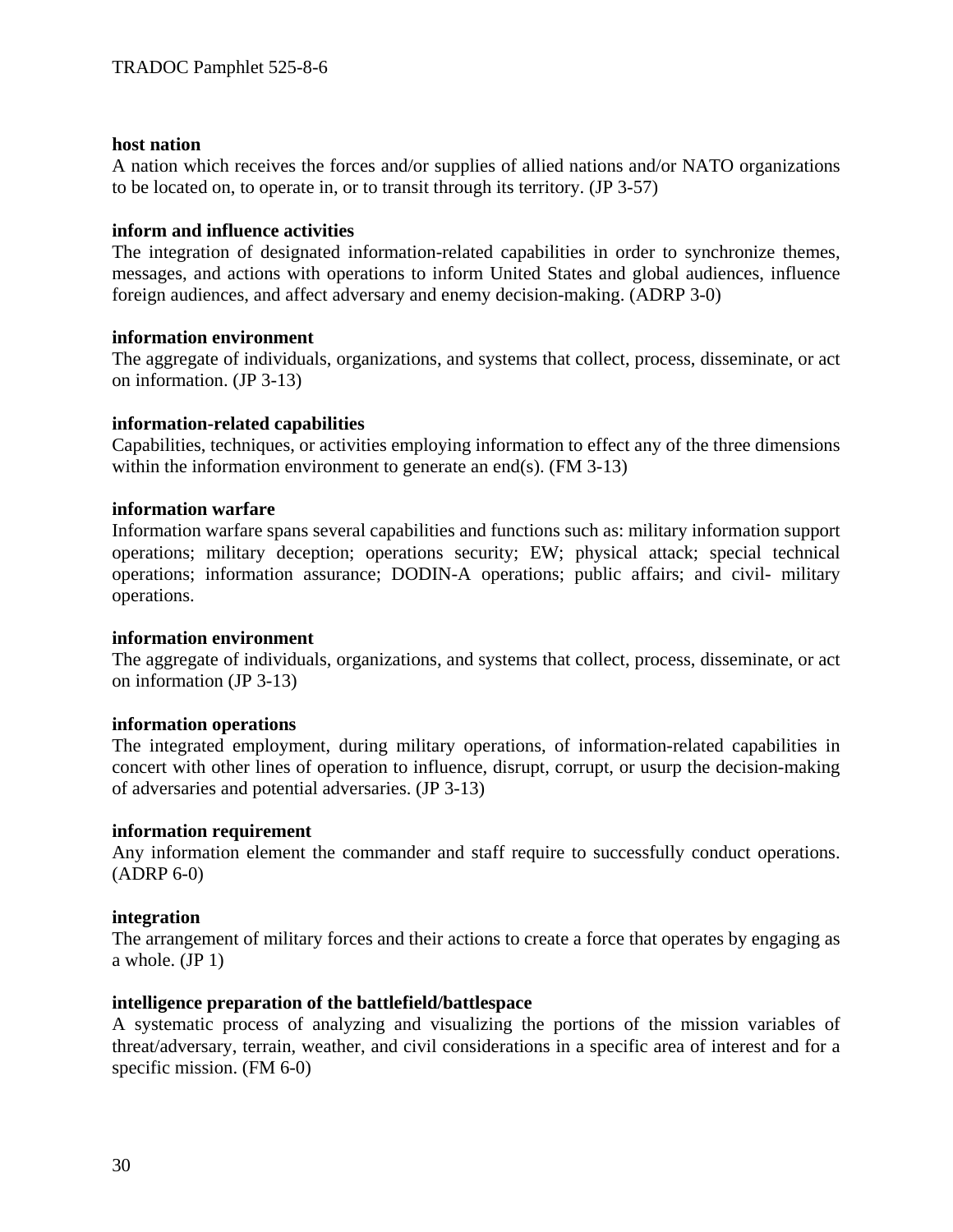#### **joint combined arms operations**

Synchronized, simultaneous, or sequential application of two or more arms for elements of one service, along with joint, interorganizational, and multinational capabilities combined with leadership and education across services to ensure unity of effort and create multiple dilemmas for the enemy to seize, retain, and exploit the initiative. (AOC)

#### **joint electromagnetic spectrum operations**

Those activities consisting of electronic warfare and joint electromagnetic spectrum management operations used to exploit, attack, protect, and manage the electromagnetic operational environment to achieve the commander's objectives. (JP 6-01)

### **joint operational planning process**

An orderly, analytical process that consists of a logical set of steps to analyze a mission, select the best course of action, and produce a joint operation plan or order. (JP 5-0)

# **measure of effectiveness**

A criterion used to assess changes in system behavior, capability, or operational environment that is tied to measuring the attainment of an end state, achievement of an objective, or creation of an effect. (JP 3-0)

### **measure of performance**

A criterion used to assess friendly actions that is tied to measuring task accomplishment. (JP 3-0)

#### **military decision-making process**

An iterative planning methodology to understand the situation and mission, develop a course of action, and produce an operation plan or order. (ADP 5-0)

#### **mission command**

The exercise of authority and direction by the commander using mission orders to enable disciplined initiative within the commander's intent to empower agile and adaptive leaders in the conduct of joint combined arms operations. (ADP 6-0)

#### **mission command warfighting function**

The related tasks and systems that develop and integrate those activities enabling a commander to balance the art of command and the science of control in order to integrate the other warfighting functions. (ADRP 3-0)

#### **mission orders**

Directives that emphasize to subordinates the results to be attained, not how they are to achieve them.  $(ADP 6-0)$ 

#### **mission statement**

A short sentence or paragraph that describes the organization's essential task(s), purpose, and action containing the elements of who, what, when, where, and why. (JP 5-0)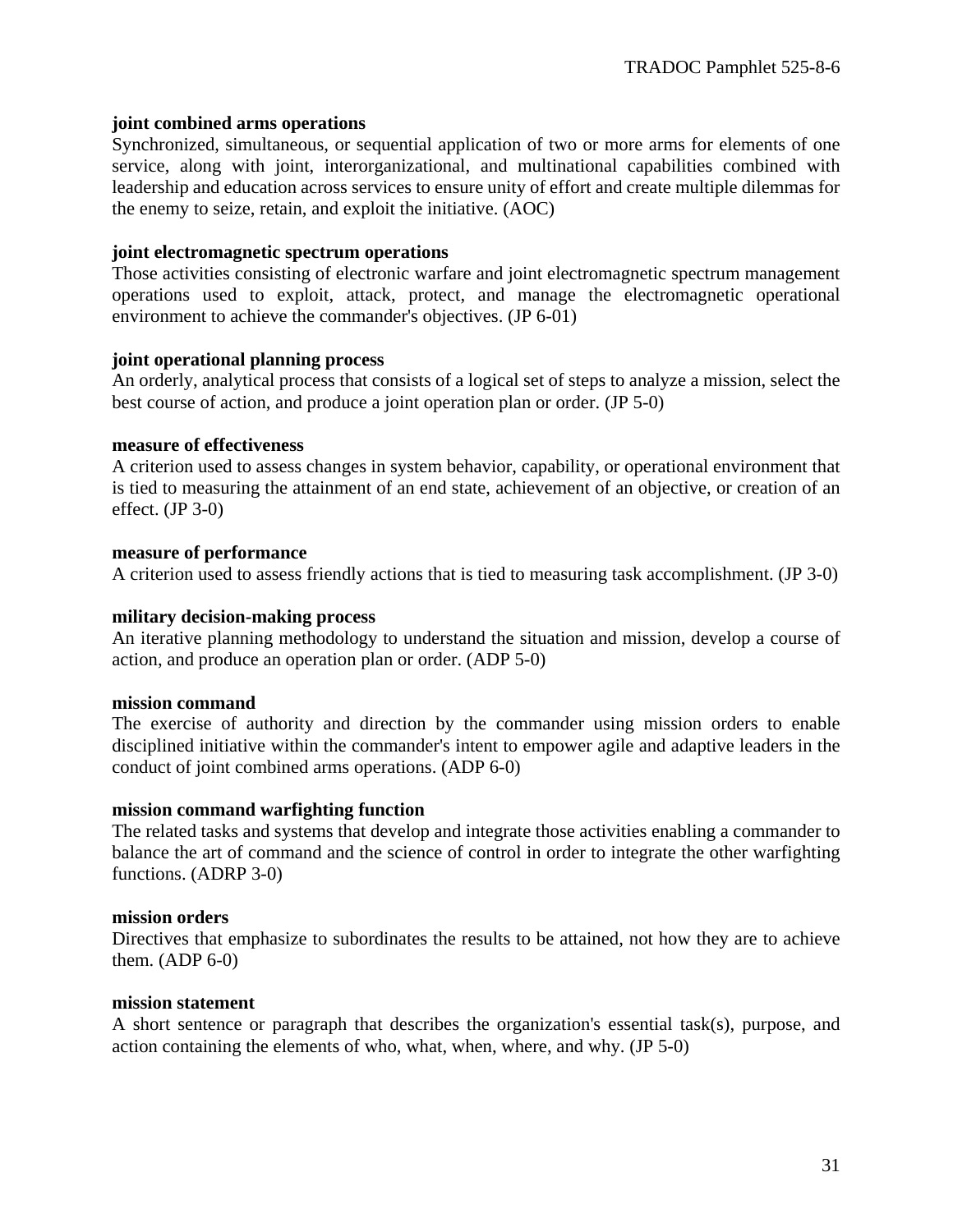# **monitoring**

Continuous observation of those conditions relevant to the current operation. (ADRP 5-0)

### **multi-domain battle**

Cross-domain operations that create temporary windows of superiority across multiple domains, and allow Joint Forces to seize, retain, and exploit the initiative.

### **offensive cyberspace operations**

Cyberspace operations intended to project power by the application of force in or through cyberspace. (JP 1-02)

### **operation order**

A directive issued by a commander to subordinate commanders for the purpose of effecting the coordinated execution of an operation. (JP 5-0)

# **operational control**

The authority to perform those functions of command over subordinate forces involving organizing and employing commands and forces, assigning tasks, designating objectives, and giving authoritative direction necessary to accomplish the mission. (JP 1)

### **operational environment**

A composite of the conditions, circumstances, and influences that affect the employment of capabilities and bear on the decisions of the commander. (JP 3-0)

# **operational preparation of the environment**

The conduct of activities in likely or potential areas of operations to prepare and shape the operational environment. (JP 3-05)

#### **organic**

Assigned to and forming an essential part of a military organization as listed in its table of organization for the Army, Air Force, and Marine Corps, and are assigned to the operating forces for the Navy. (JP 1)

# **planning**

The art and science of understanding a situation, envisioning a desired future, and laying out effective ways of bringing that future about. (ADP 5-0)

#### **preparation**

Activities performed by units and Soldiers to improve their ability to execute an operation. (ADRP 5-0)

# **priority intelligence requirement**

An intelligence requirement, stated as a priority for intelligence support, that the commander and staff need to understand the adversary or other aspects of the operational environment. (JP 2-01)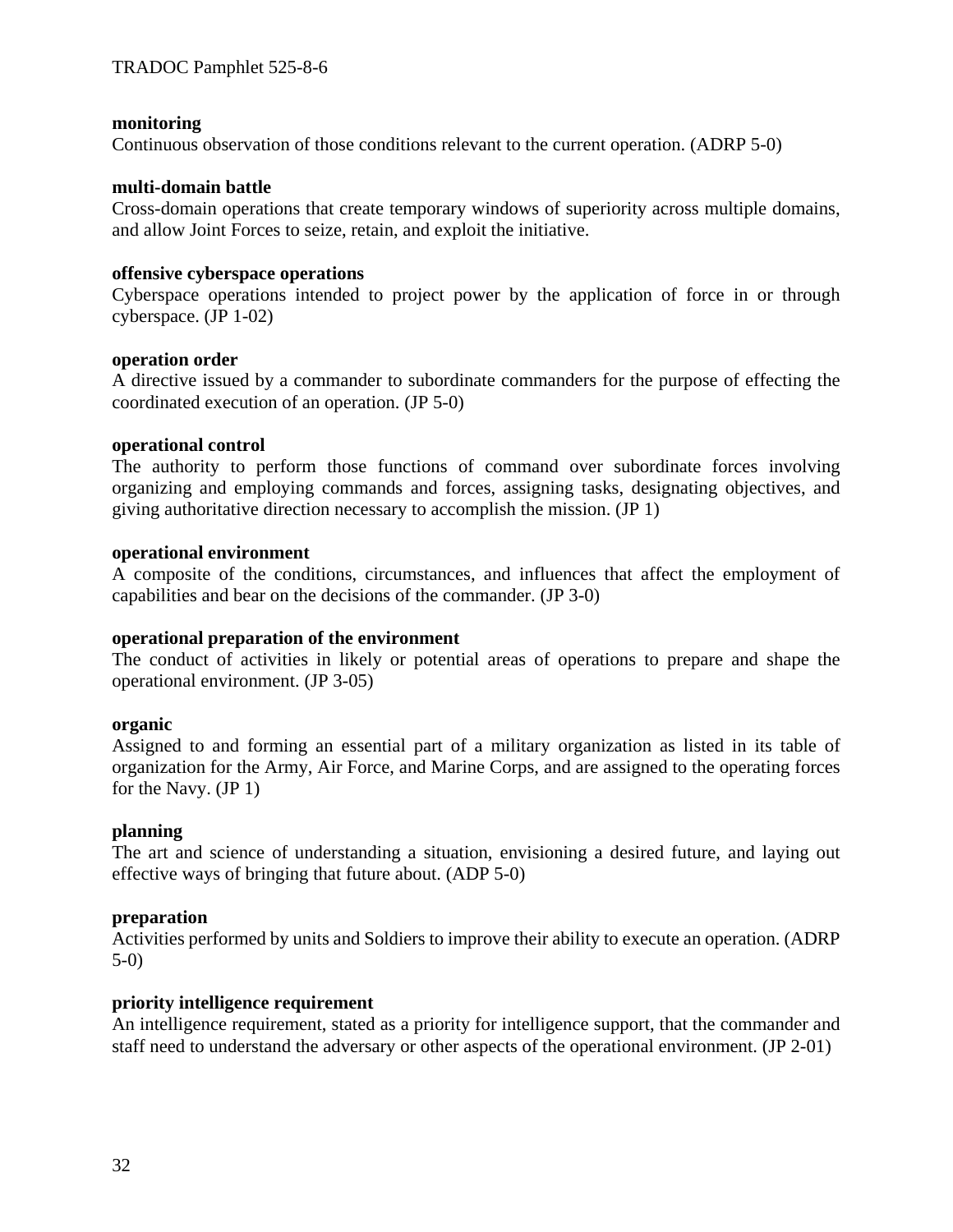#### **risk management**

The process of identifying, assessing, and controlling risks arising from operational factors and making decisions that balance risk cost with mission benefits. (JP 3-0)

### **running estimate**

The continuous assessment of the current situation used to determine if the current operation is proceeding according to the commander's intent and if planned future operations are supportable. (ADP 5-0)

### **situational understanding**

The product of applying analysis and judgment to relevant information to determine the relationships among the operational and mission variables to facilitate decision-making. (ADP 5- 0)

**Section III Special terms**

### **cyber electromagnetic activities**

The process of planning, integrating, and synchronizing cyberspace and electronic warfare operations. (Proposed)

### **electromagnetic spectrum**

(For the purposes of this pamphlet the EMS is defined as), the range of frequencies of electromagnetic radiation that has been allocated for specified services under the U.S. and international tables of frequency allocation.

#### **electromagnetic spectrum operations**

Those activities consisting of electronic warfare and spectrum management operations used to exploit, attack, protect, and manage the electromagnetic operational environment to achieve the commander's objectives. (Proposed EMSO definition based on Joint Concept for Electromagnetic Spectrum Operations, 15 March 2015, JP 6-01, and FM 3-12)

#### **electromagnetic spectrum superiority**

That degree of advantage in the electromagnetic spectrum that permits the conduct of operations at a given time and place without prohibitive interference, while affecting an adversary's ability to do the same. (Proposed JCEMSO definition)